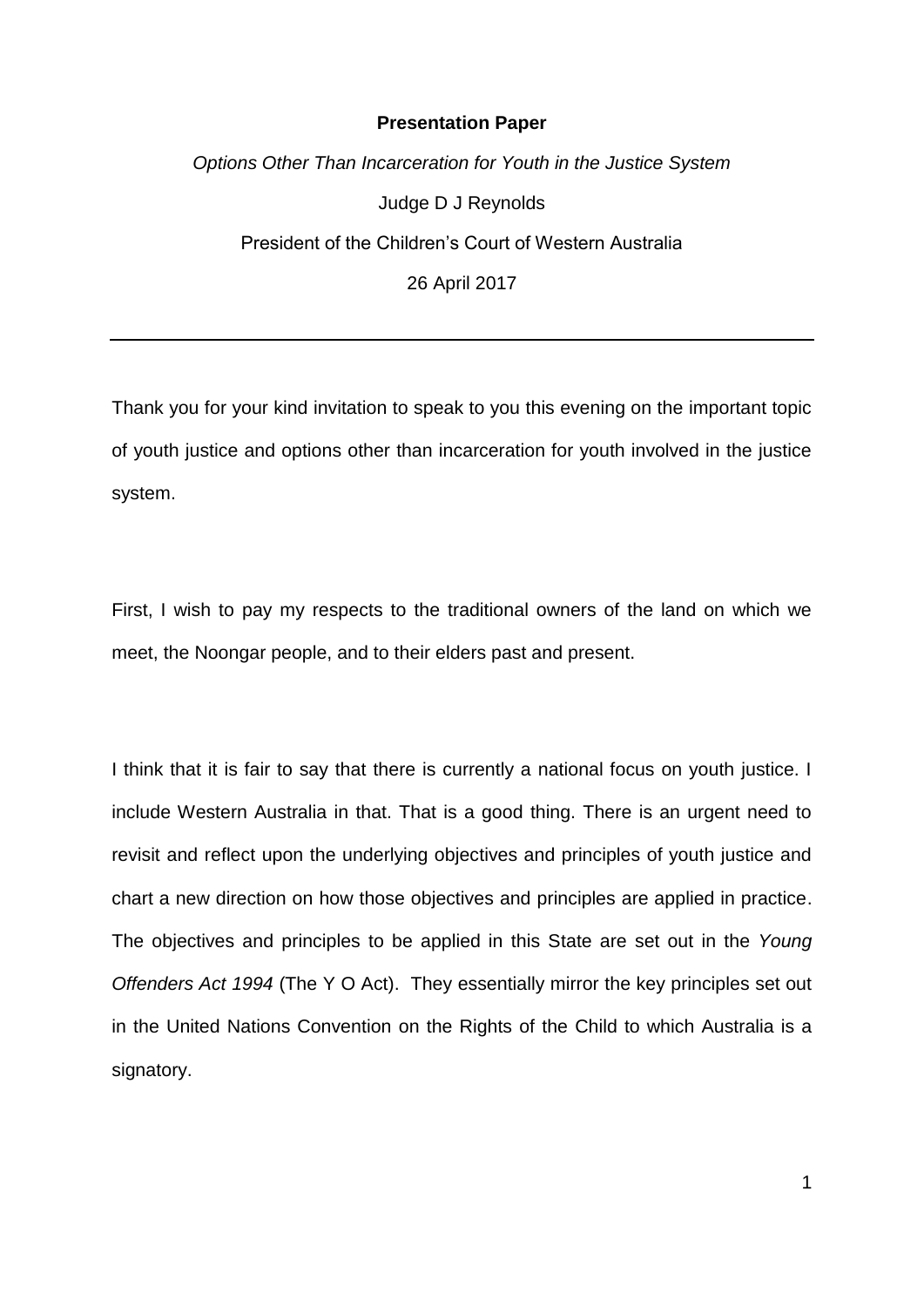My role as President of the Children's Court of Western Australia (the Court) puts me in a world of reality, having to make decisions every day based on an application of the law to the facts of the particular case before me. The law requires me to apply the objectives and principles as set out in the Y O Act in every decision I make when I deal with a young person. I perform that task openly and for all to see and think and comment on as they choose.

Those same objectives and principles apply to the bureaucracy, which by force of statute is required to provide administrative support to the Court by way of providing pre-sentence reports and managing and servicing the orders of the Court.

From my position speaking generally and referring to the current position systemically, I think that practices within the youth justice space have strayed from the relevant objectives and principles. That said, I should add that some parts are operating well, and that there are a lot of good, capable and passionate people working within the space with the aim of improving the lives of children and young people.

In the bureaucratic world, the objectives and principles in the Y O Act are adopted and often referred to as policies or alternatively policies are drafted by reference to those statutory objectives and principles. Hopefully, the policies drafted by the bureaucracy are consistent with the statutory objectives and principles.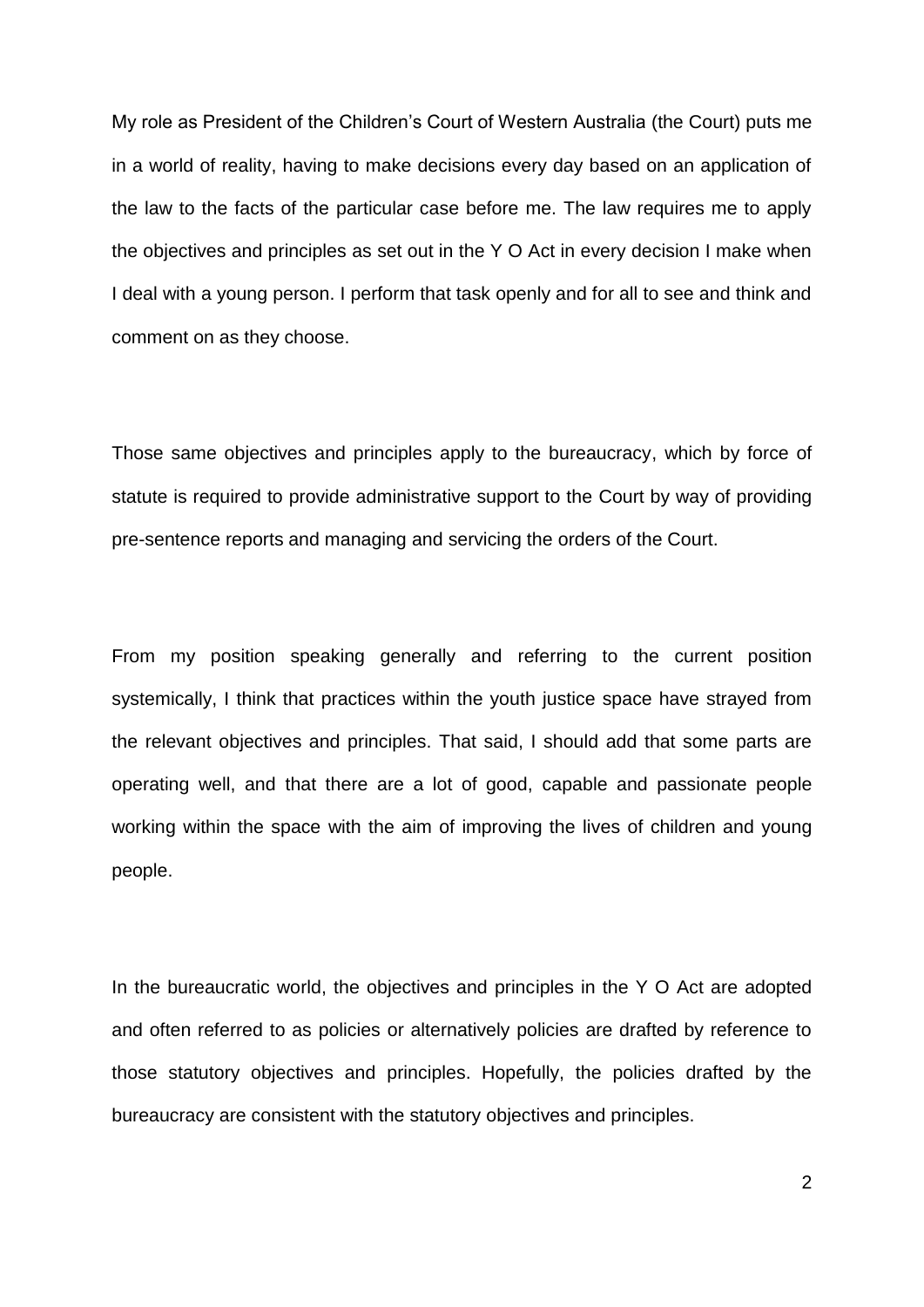The point that I wish to make, is that regrettably we have reached a stage where some practices do not properly accord with the statutory objectives and principles in the YO Act and nor do they even accord with some of the policies drafted by the relevant bureaucracy which are based on those statutory objectives and principles.

We must fix that and we must fix it quickly.

From time to time I hear comments along the lines of "the justice system is not solving the criminal behaviour of children and young people" and that "the justice system is failing us". With respect, those kind of comments reflect an ignorance of or a very mistaken and narrow view of the underlying causes of the criminal behaviour of children and young people, what is needed to address all of those underlying causes, and in the context of Government agencies, which agency or agencies has particular responsibility for a particular cause.

It seems to me that accountability for the justice system, and in particular the offending by children and young people, is very much focused on 1. the Court, and 2. the Department of Corrective Services (DCS), and 3. the Police. However, an understanding of the wide range of underlying causes of the criminal behaviour of children and young people will show that there are many Government agencies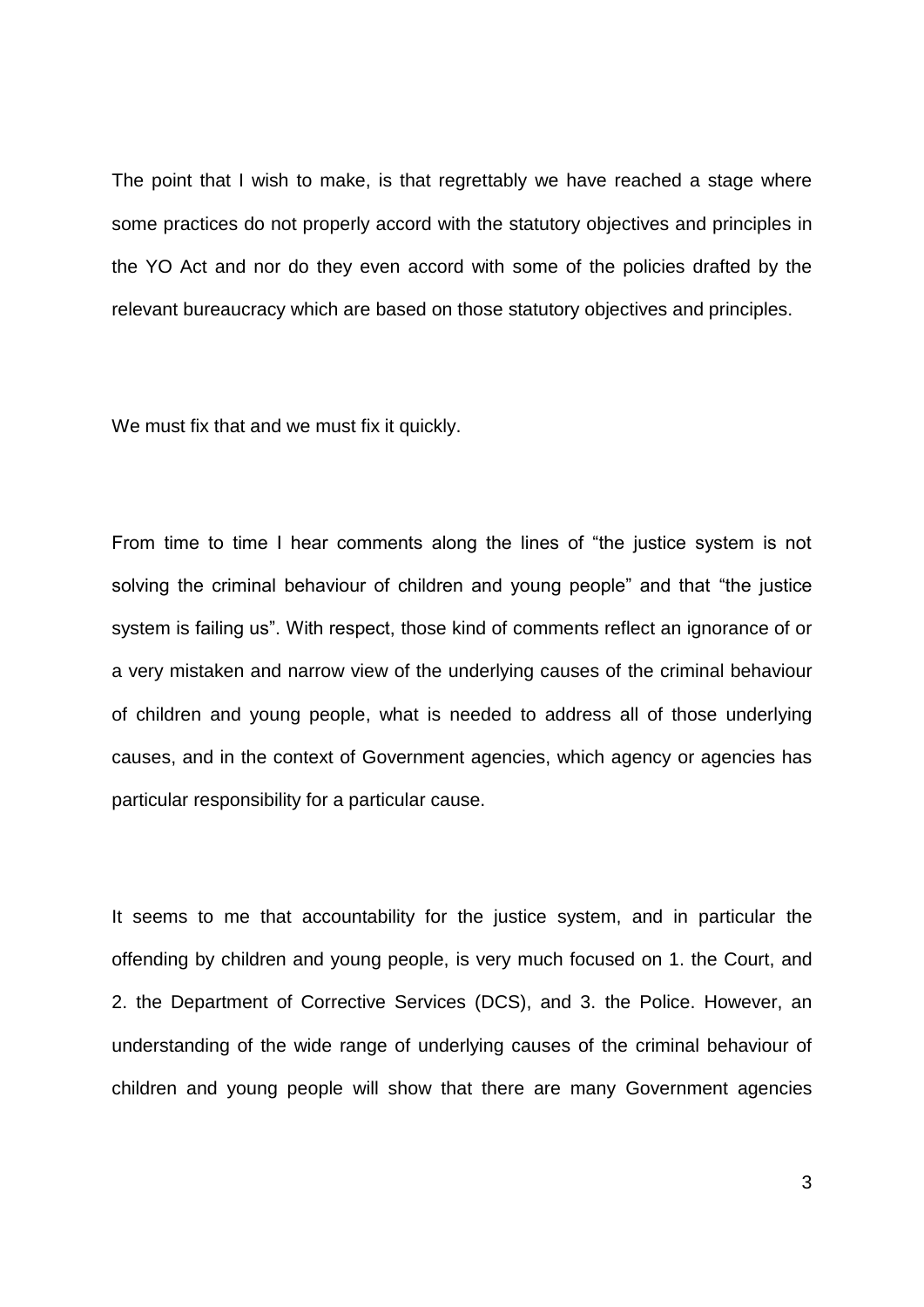which have some responsibility and an important role to play in addressing the problem.

Can I use the following analogy. An ambulance and paramedics are parked at the bottom of a cliff attending to children and young people who have fallen down from the top of the cliff. They take the children and young people to hospital where the doctors attend to them. The paramedics are the police taking the children and young people to the hospital, which is the Court, and the doctors are the Judges and Magistrates. Using that analogy, I would not expect anyone to blame the paramedics and the doctors for the children and young people falling off the cliff. The focus, should of course be on how and why the children and young people came to fall of the cliff.

In Western Australia, as in other States, and also in the Territories of Australia, a young person becomes criminally responsible as a matter of law upon reaching 10 years of age. The Court has jurisdiction to deal with children who have committed offences. A child is defined as a person of more than 10 years of age but less than 18 years of age. Whether or not the Court has jurisdiction depends on the age of the alleged offender as at the time of the commission of the alleged offence. It is not difficult to understand that so much happens in the life of a child from when the child is conceived to immediately before his or her  $10<sup>th</sup>$  birthday which shapes the child's behaviour and also the child's neurocognitive capacity.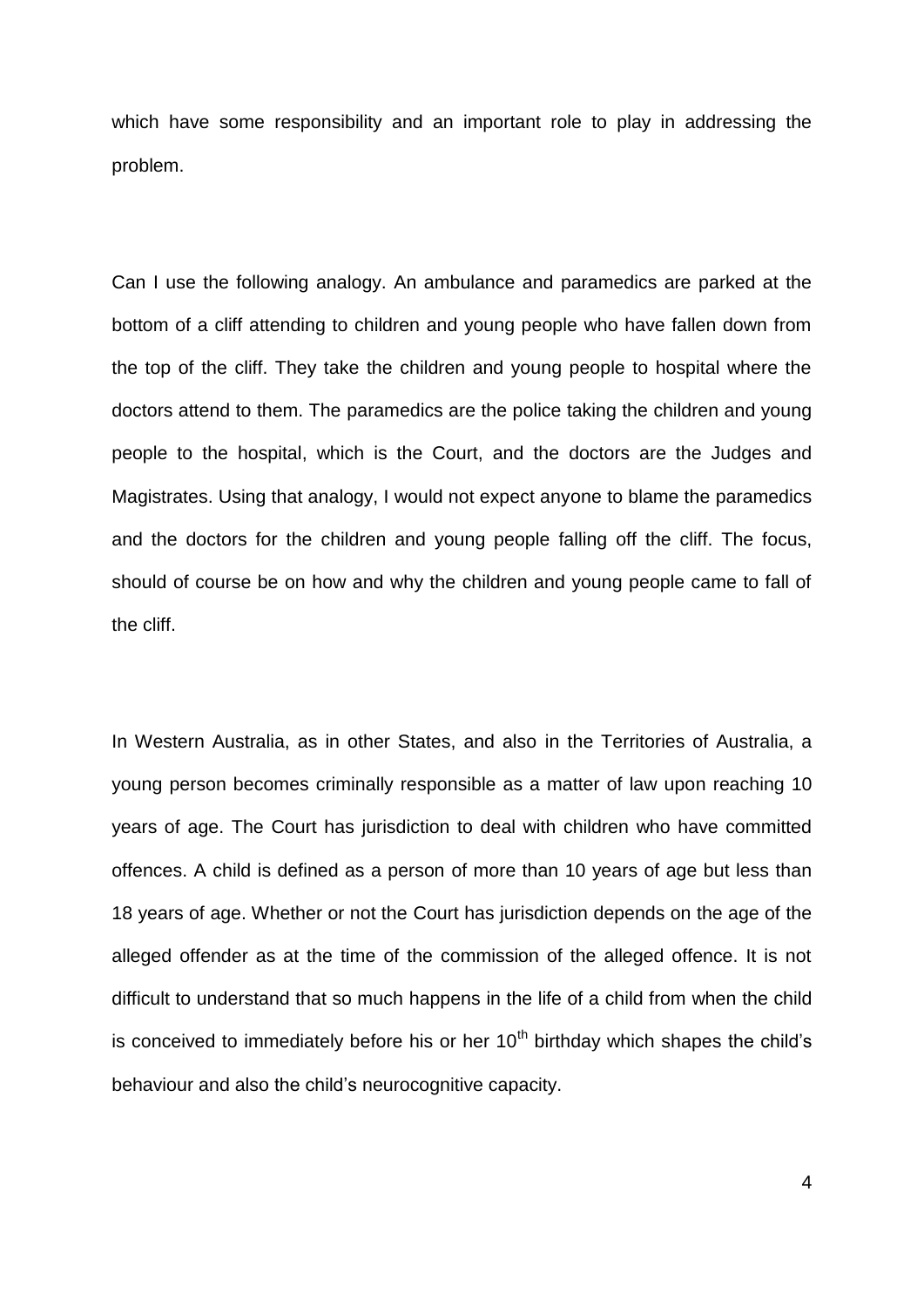I will refer to the common features of the profile of young offenders later. Suffice to say that they support my comment that many Government agencies, and also community have an important role to play. In no order of priority those other agencies include Education, Health, Mental Health, Disabilities, Community, Child Protection and Family Support (DCPFS), Police, Sport and Recreation, Aboriginal Affairs, Housing, and Arts.

In addition to all of those agencies, organisations in the not-for-profit sector have a very important role to play in delivering services to children and young people in the youth justice space. Further, as just mentioned, the community must take some ownership of the problem.

About 25 years ago and earlier, the legal landscape in Western Australia was as follows. The *Child Welfare Act 1947* carried provisions for both criminal offending by children and also child protection. The one bureaucracy, namely the Department for Community Development (DCD), provided the management and the services necessary to support Court orders in both the criminal and the child protection jurisdictions. The criminal jurisdiction was based on a welfare model. In cases involving very serious offending, the Court, as it was constituted then, could place children under the control of the Director General of DCD, and in cases where the Court thought that a custodial term was appropriate, it could not impose the custodial term itself, but rather could only make a recommendation to the relevant minister for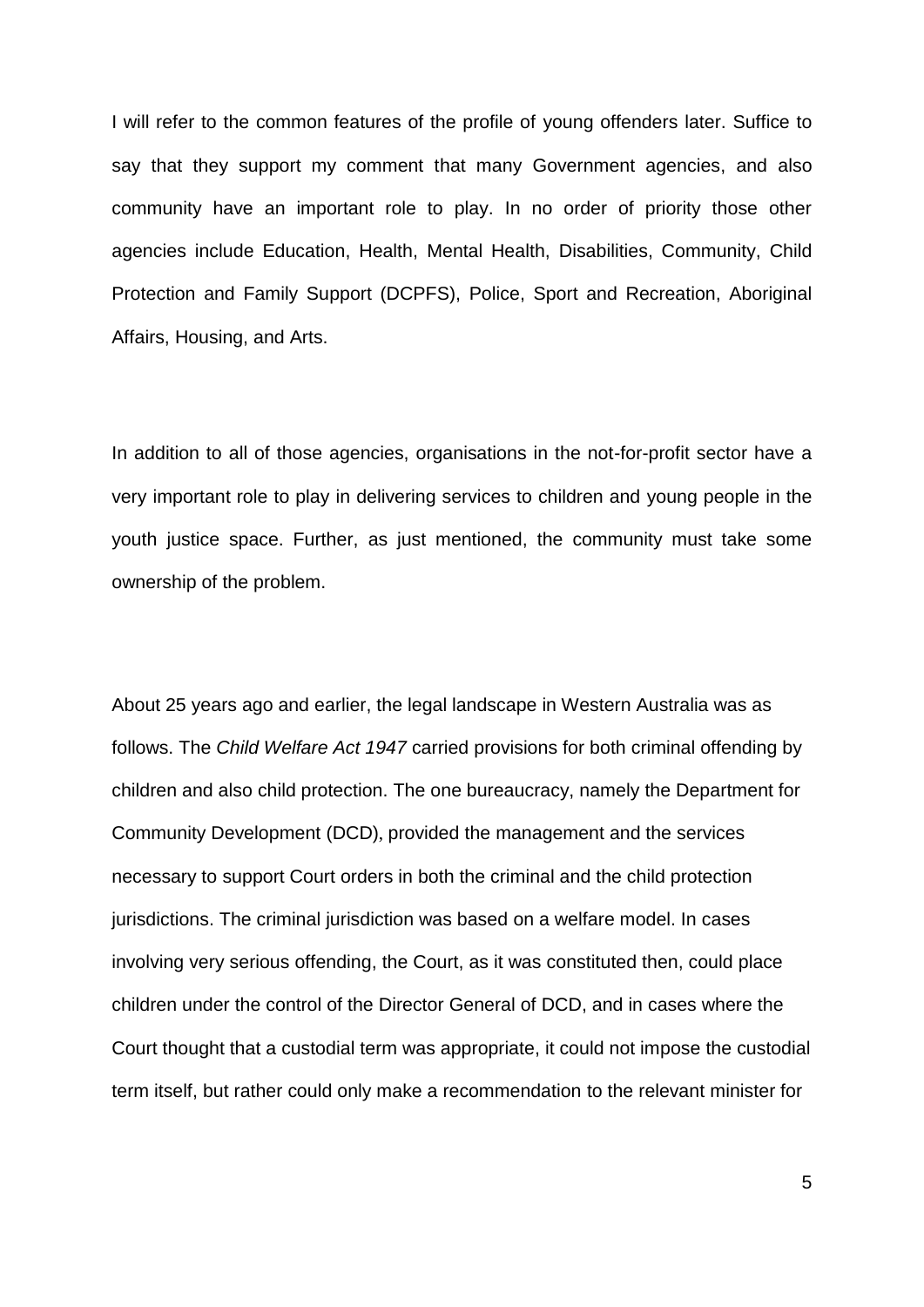the custodial term to be imposed. Accordingly, whether or not a child spent time in a custodial facility was decided by executive order and not by a Court.

In the late 1980s, and following on from some serious offences committed by children and young people which resulted in the death or serious injury of members of the public, there was a push for children and young people to be held more accountable for their actions and for the Court system to deal with and finally decide what sentences were appropriate. Hence, there was a shift from a welfare model to a justice model. The justice model for children and young people essentially mirrored the adult justice model but required certain objectives and principles to be applied when dealing with children and young people.

Looking at history and where we were over 25 years ago and where we are at today, it seems that in a practical sense and within the youth justice space, we have gone from too much of a welfare approach to too much of a punitive approach.

The final result of all of that, is that within the bureaucratic structure of the Government, youth justice has ended up as a division within the Department of Corrective Services (DCS). In the broad scheme of things, DCS is the Government agency which manages adult offenders in prisons and also in the community. It also manages children and young people in detention and also in the community. Youth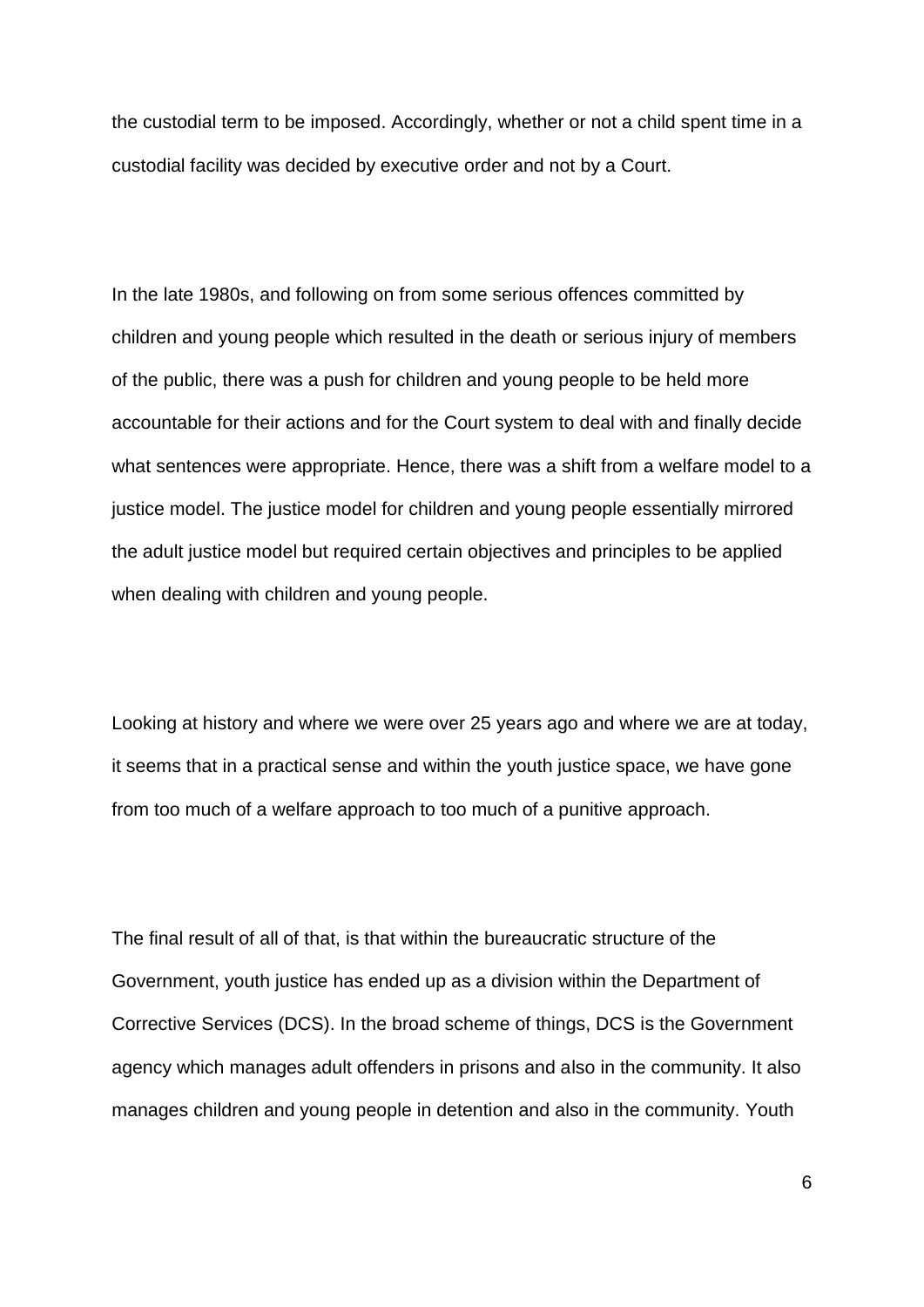justice is now a separate division within DCS and manages children and young people in detention and also in the community.

DCS is overwhelmed by having to deal with adults and all of the issues that go with that. The adult prison population in Western Australia is currently at about 5600/5700. That can be compared with the number of children and young people in detention at Banksia Hill Detention Centre, located in Perth (BHDC), which is 159 as at today's date.

It is not surprising when one has regard to those numbers, that within DCS, an adult culture overwhelms youth justice. In particular, an adult prison culture overwhelms youth justice and the focus that youth justice should have on the rehabilitation of children and young people. The creation of a separate division for youth justice within DCS to try and rid youth justice of an adult prison culture and replace it with a culture of rehabilitation has regrettably not worked. Regrettably, despite good intention, the adult prison culture permeates youth justice and particularly BHDC.

We have got into a situation where children and young people are no longer treated as children and young people. Rather they are treated as adults. A practical example of that is BHDC. It was originally designed to be a detention centre for children and young people and its architecture and behavioural management regimes had the rehabilitation of children and young people at its core. It was also originally designed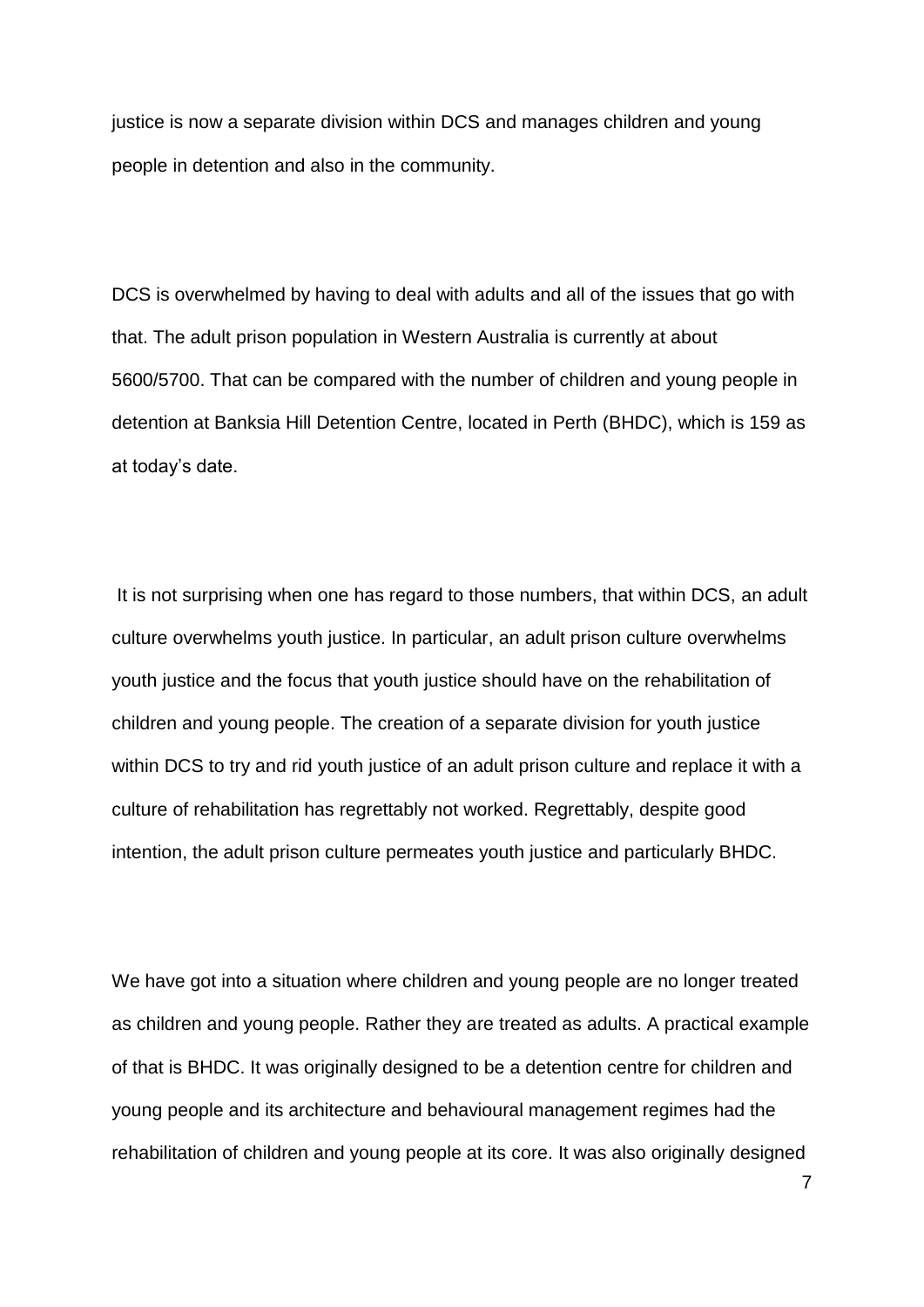to essentially only house sentenced children and young people. A separate facility, known as the Rangeview Remand Centre (Rangeview), essentially only housed children and young people on remand. Having the two facilities provided the flexibility to shift one or more children and young people between the two when an occasion required it. Now, regrettably, BHDC is very much like an adult prison.

I have great respect for the many dedicated and passionate people who work at BHDC and approach their work with the intention of positively changing the lives of children and young people. However, their good intentions are rendered impossible or at least seriously hampered by reason of the physical structures and the regimes applied to the children and young people within the facility.

That said, the staff and the children and young people at BHDC, and the community, would be so much better served if:

- 1. BHDC was not so prison like, and
- 2. BHDC had a meaningful rewards system for the good behaviour of children and young people, and
- 3. Rehabilitation was a key purpose of BHDC and practices and regimes properly reflected that, and
- 4. Punishment was not used as a means of trying to achieve behavioural management, and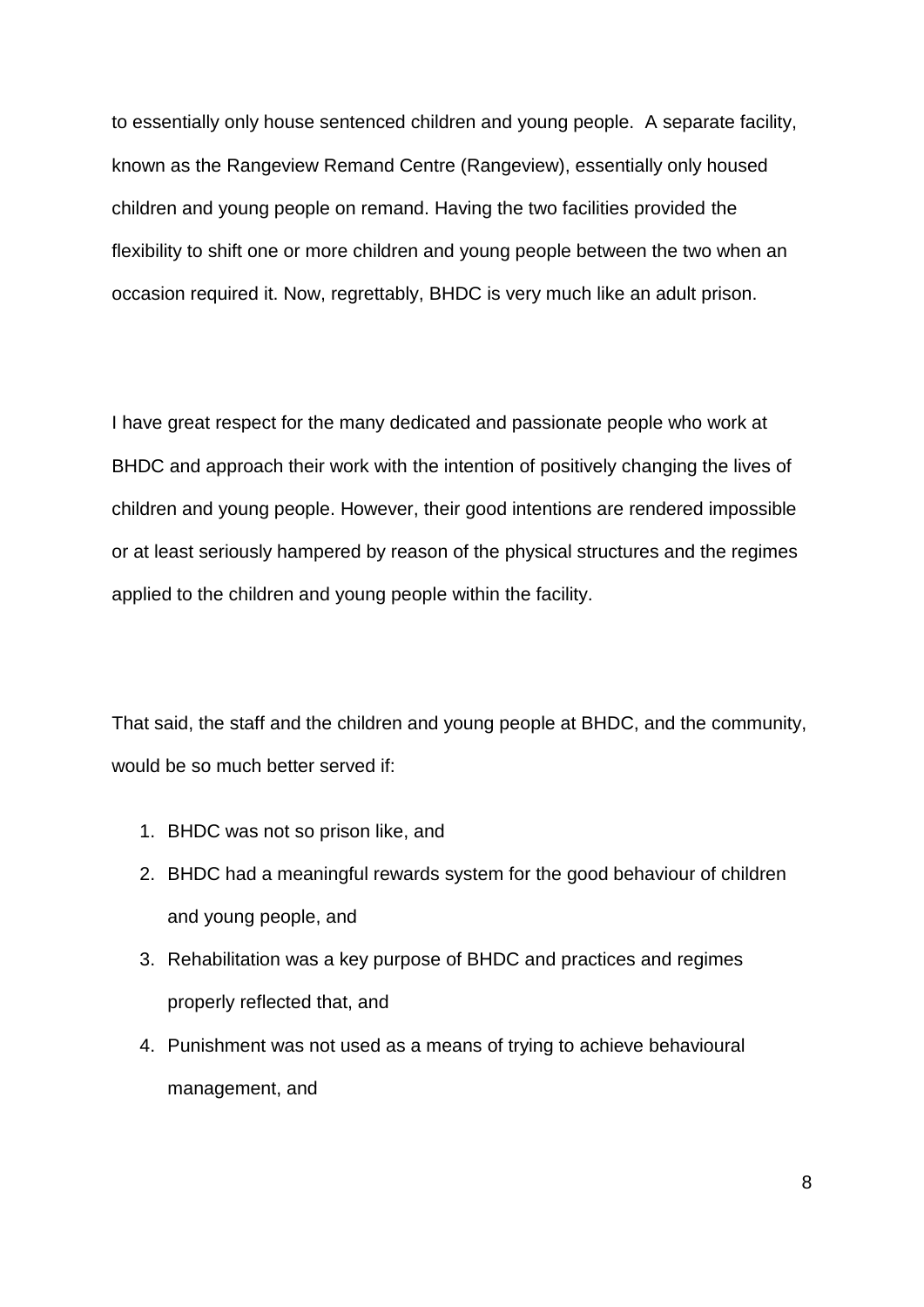- 5. Behavioural Management Regimes took into account neurocognitive impairments, and
- 6. The accommodation was generally more house-like than cell-like, and
- 7. There was provision for day(s) release for personal and family development.

In my respectful view, we should not be operating BHDC in a way which causes hardened and damaged children and young people to be released back into the community more hardened and damaged, and thereby further disconnected from the community and a greater risk to the community.

BHDC should have a culture of and be primarily about the rehabilitation of children and young people and setting them up to be able to reintegrate back into the community. It is about capacity building children and young people to 'connect' them with community when they are released.

Youth justice also has an important role to play in managing and providing services to children and young people within the community. The Court can impose two kinds of community orders, namely youth community based orders and intensive youth supervision orders. When children and young people are placed on those kinds of orders, they return back into the community on the order and subject to the conditions of the order. Conditions commonly imposed include supervision, and attendance at substance abuse and psychological counselling as directed. There is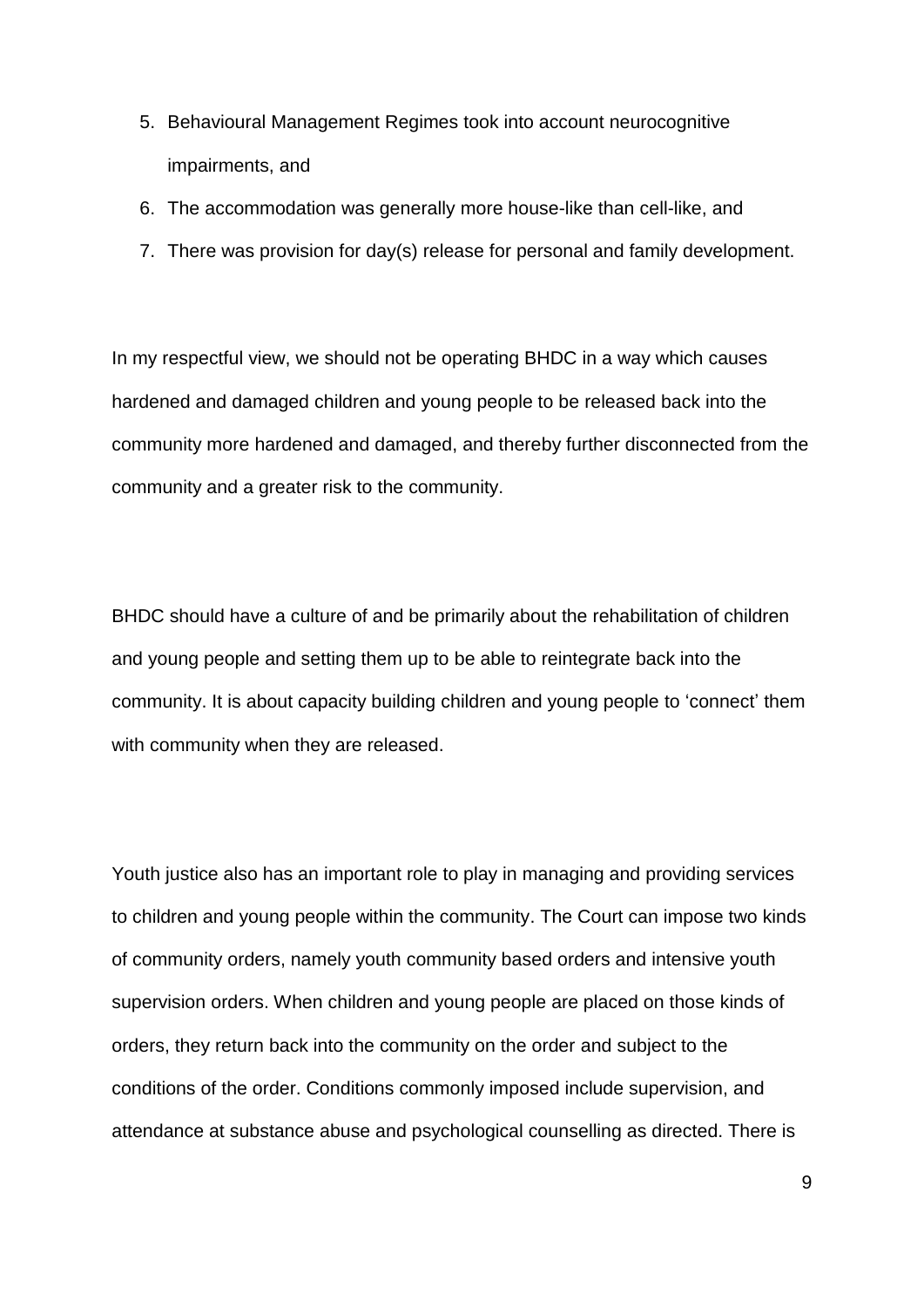nothing to stop youth justice from arranging non court ordered prevention and diversion programs for children and young people to voluntarily attend.

The practical reality is that there are not enough services and there are not enough programs to deal with the underlying causes of the offending by children and young people.

Detention numbers have actually reduced significantly over the last four years. In January 2013, at the time of the riot at BHDC, there was a total of 219 children and young people at BHDC. As at today's date there is a total of 159. That represents a reduction of about 27.3%.

While that is positive, unfortunately the recidivist rates remain too high. They are in the order of about 60%.

A small number of children and young people commit the vast majority of offences. The rule of thumb is that about 20% of the offenders commit about 80% of the crime. Interestingly, that seems to be the general rule nationally and internationally. Accordingly, there is a lot of merit in the policy of the Government to focus on and provide holistic services to the top 120 young offenders and their families.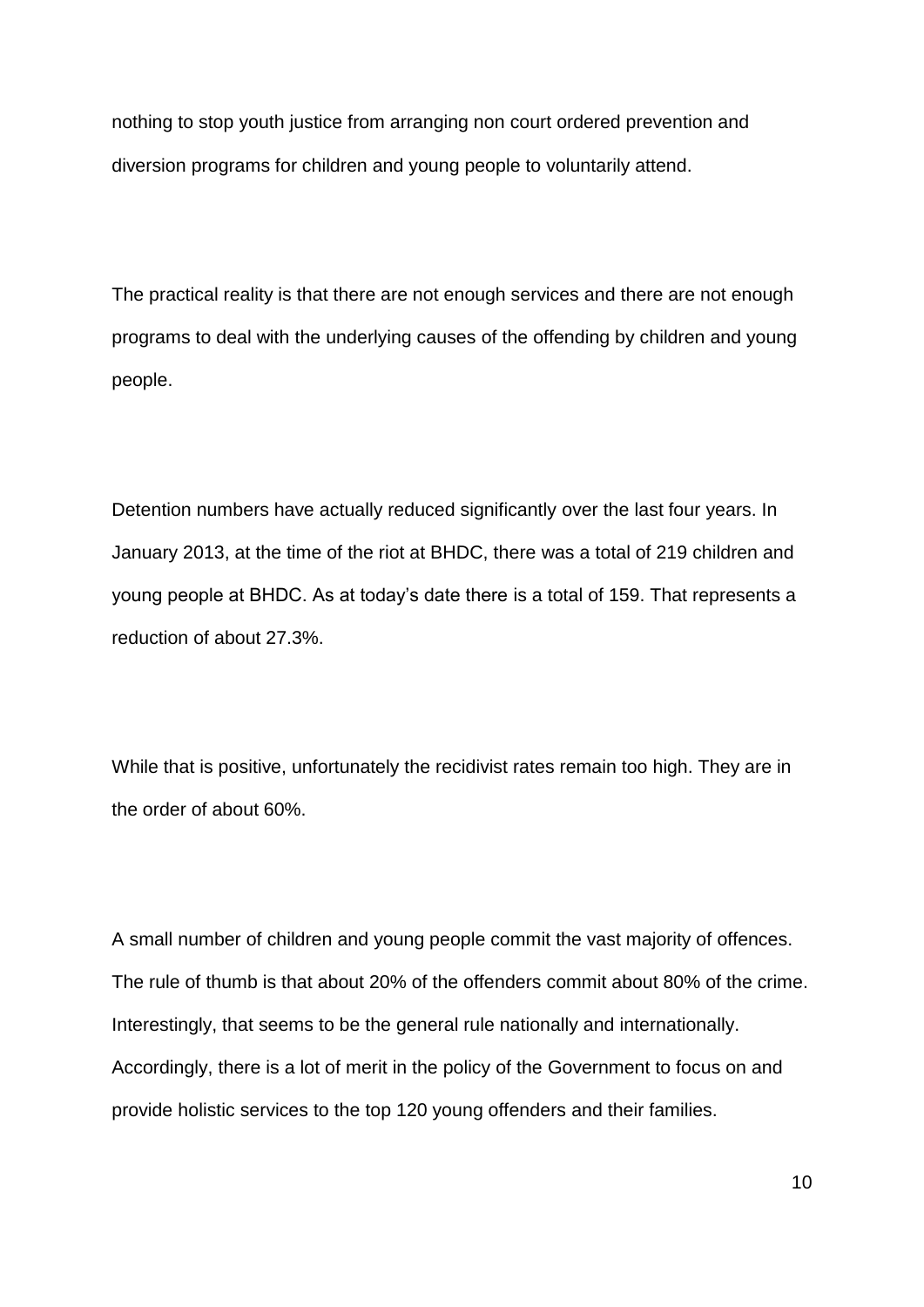Having said all of that, and Western Australia having just had a change of Government, there will no doubt be fresh consideration on how the bureaucracy should be structured. How many, and what agencies should we have and what role or roles should the various agencies perform?

In my view youth justice should be removed from DCS. That was not done after the riot at BHDC in January 2013. Now, given that more than four years has passed and significant issues continue to exist, the time has come to break the mould and remove children and young people from an agency predominantly concerned with adults. Children and young people are not adults. We need to change the way we do business. Decisions should be based on sound research and evidence. The centuries old model based on punishment does not work. That is not simply my subjective view. It is what the historical evidence, including recent historical evidence, clearly shows us. It is also what justice reinvestment in Texas and other places shows us. If Texas can do it then surely we can also do it.

I note that in Victoria, young people were shifted from a youth detention centre to an adult custodial facility, namely the Barwon Prison, which is a maximum security prison. The Court of Appeal in Victoria has given a decision on that. The Government and so also the relevant agency in Victoria seem to have persisted with the approach of treating some young people as if they were adults.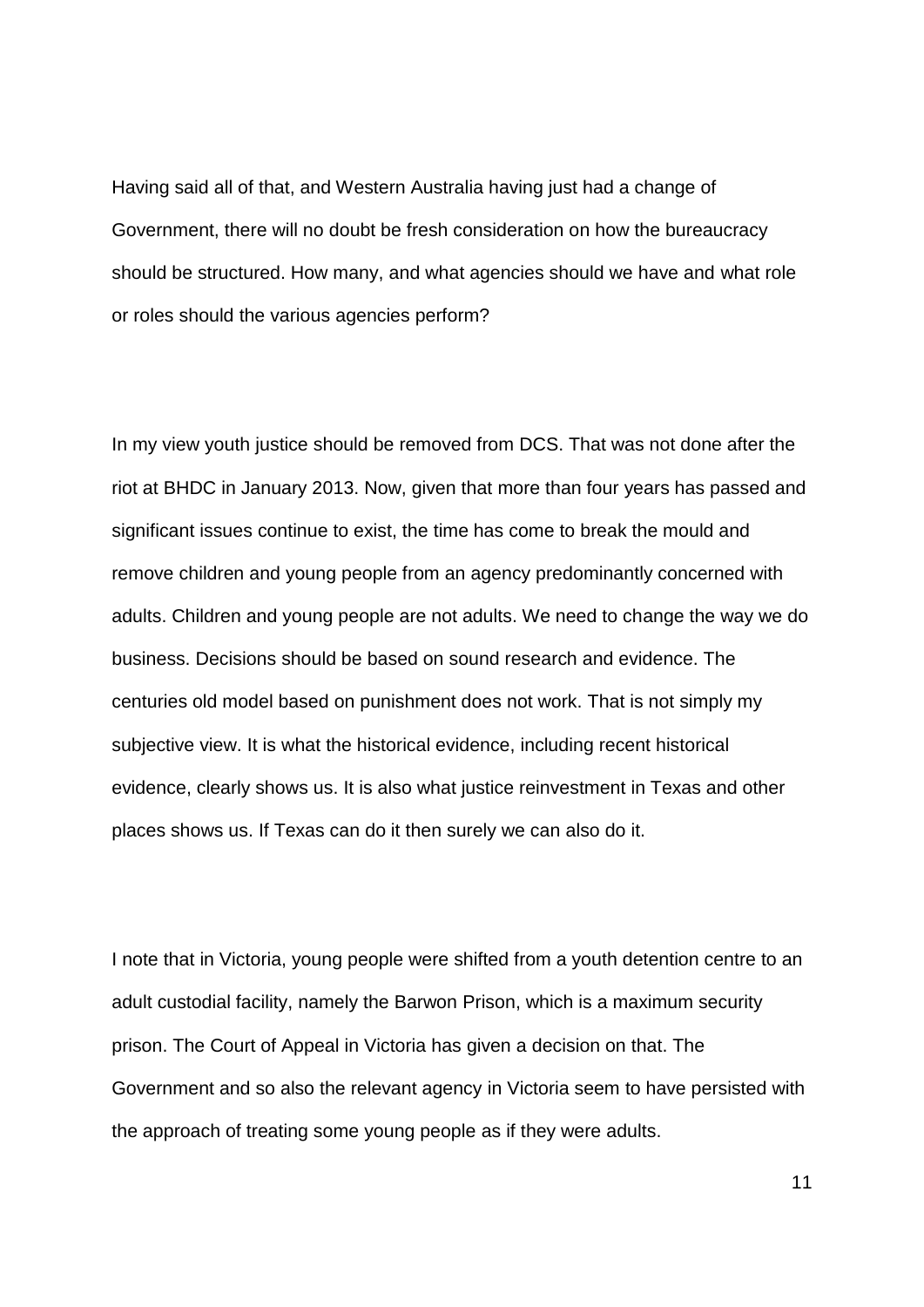Victoria used to lead the nation with its rehabilitative approach in youth justice and it had low rates of youth offending when that was its focus. We would be very wise not to follow their recent approach.

All of that said, there is a place for sentences of immediate detention for children and young people. In some cases, because of the seriousness of the kind and factual circumstances of the offence, immediate detention is the only appropriate outcome. It is very important that the Court properly maintains public confidence. But even with a sentence of immediate detention, rehabilitation remains a primary purpose. History shows us that the hard, lock them up, and treat them like adults approach, does not work.

I have deliberately not added the word "populist" when saying that and used the phrase "populist approach". That is because, in my view, people in the community are reasonably minded. We as a community, select our juries from the community and entrust them to apply their reasonable mind to decide serious criminal charges. If reasonably minded people in the community are fully informed of all of the circumstances of a case and sound research, then they do understand that it is the rehabilitation and reintegration back into the community of young offenders which makes the community safer.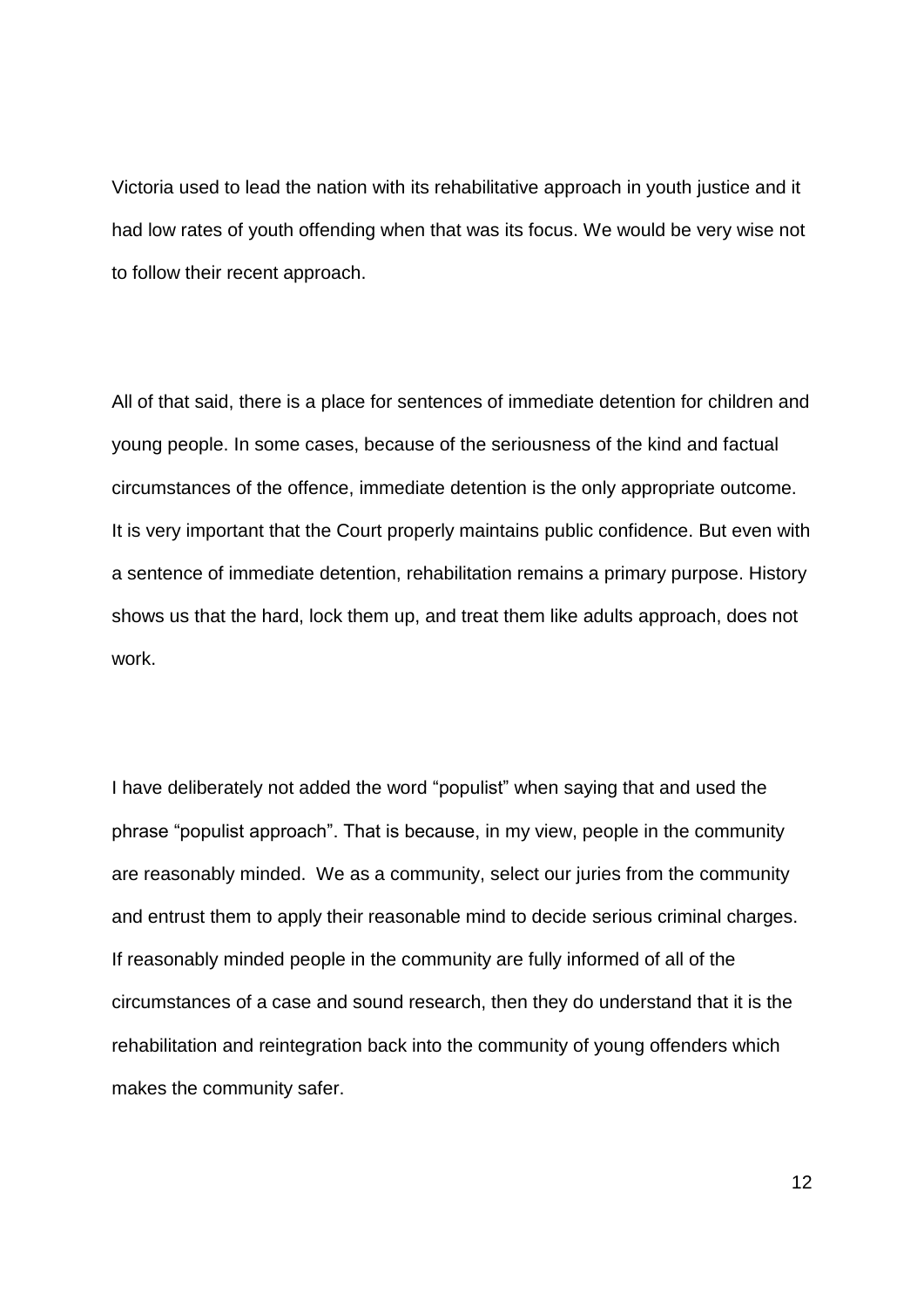Having mentioned that youth justice be removed from DCS, the next question is where should it go? Should it be stand alone or should it be with another agency? When that question is asked, often DCPFS is mentioned as the host agency. That is what has happened in the Northern Territory and elsewhere in Australia.

To put youth justice with DCPFS would be going back in history to the days when we had one bureaucracy, DCD, under the *Child Welfare Act 1947.* The Ford Review recommended that there be a greater focus on child protection. So we have gone from the *Child Welfare Act 1947* and the one bureaucracy, DCD, to the *Children and Community Services Act 2004* for child protection and the one bureaucracy, DCPFS, and also the YO Act for criminal offending by children and the one bureaucracy, youth justice in DCS. So we now have two bureaucracies in total. More accurately, we now have one bureaucracy and part of another.

From my position of having dealt with child protection cases before the Court, I see DCPFS doing a very difficult, complex and important job while being stretched for resources. Child protection including working with parents and arranging contact between parents and children is very resource intensive work. From my observations when sitting in the criminal jurisdiction of the Court, there are many children who are not on the caseload of DCPFS who should be. So adding youth justice to DCPFS, and particularly if it is not adequately resourced, would not be a good outcome.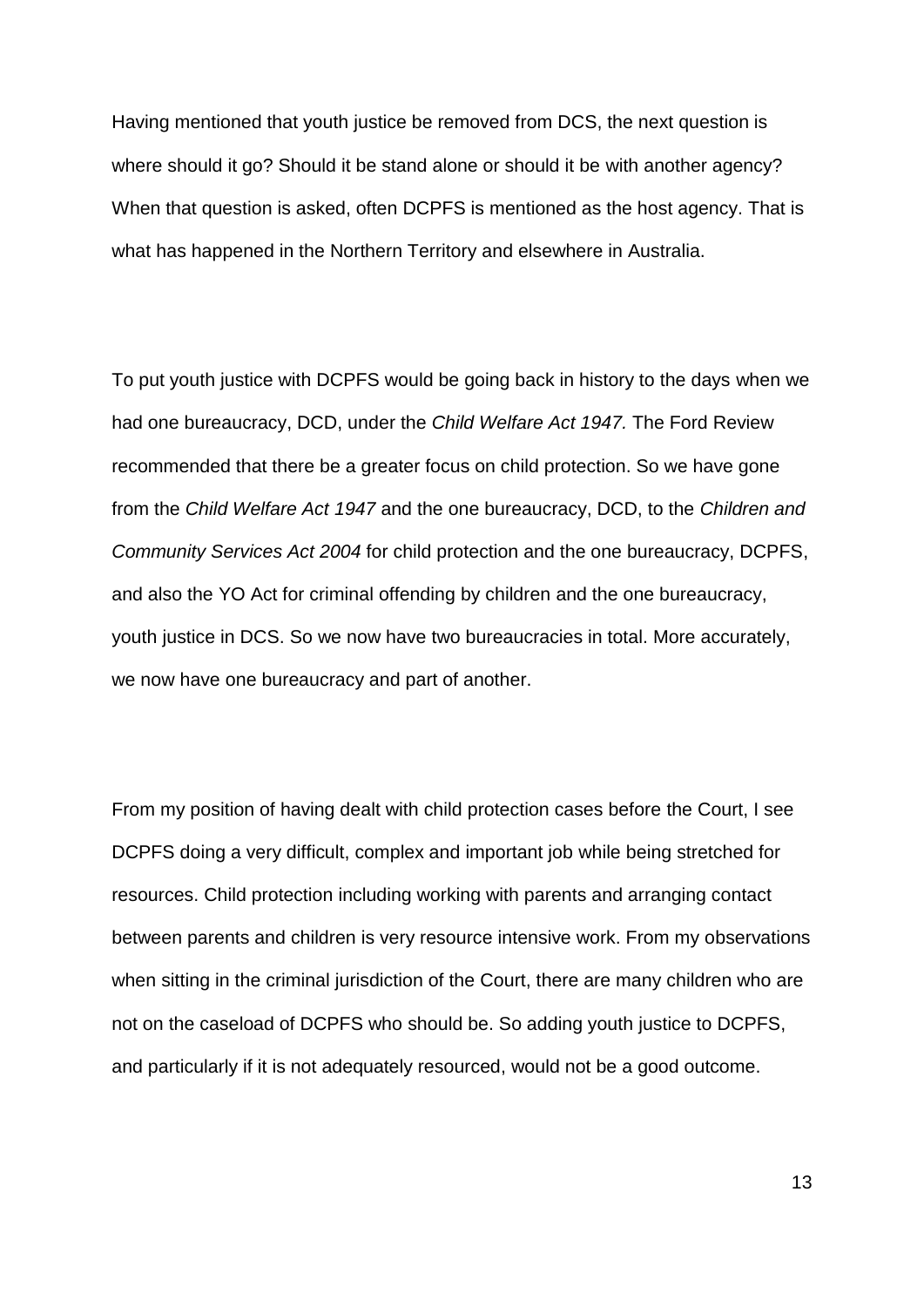The decision of what happens with youth justice should be decided on what provides the best prospects of achieving the objectives of reducing youth offending, creating a safer community, and achieving better life outcomes for children and young people. It should not be decided primarily on the number and size of bureaucratic structures. That said, I am of the view that good people, good culture, and proper resourcing can usually overcome an unhelpful structure.

If youth justice does go into another agency, DCPFS or any other agency, however well intended that other agency may be, if the resources allocated to it are stretched or reduced, then resources would likely be diverted from youth justice to the detriment of youth justice and also the community. That is what happened to Courts when Courts and Prisons used to be combined in the one super Ministry of Justice. They were separated after the Mahoney Report in 2005.

Further, if youth justice is added to another agency then it would not have the focus that it so desperately needs. In my view, layering youth justice into DCPFS, while perhaps having some superficial appeal, would not be a good idea. Core business of DCPFS is working with and rehabilitating parents and not rehabilitating children and young people. If youth justice was layered into DCPFS then it would get lost in another larger agency just as it is now in DCS. We should not make the same kind of mistake twice, and particularly we should not move from one mistake straight into another.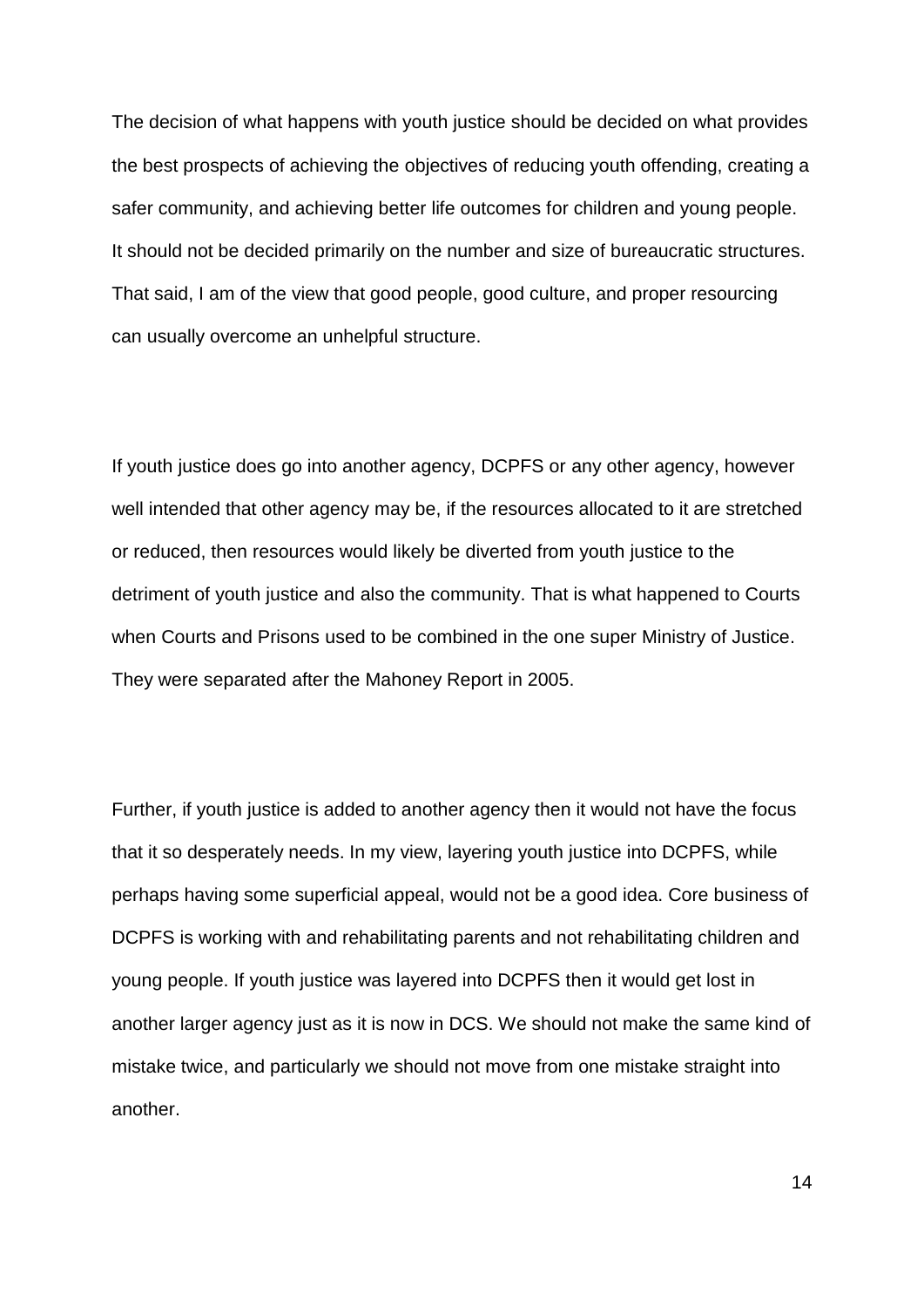In my view there is good reason for us in Western Australia to break new ground in Australia and create a stand alone Youth Justice Agency to maximise the prospects of positive youth justice outcomes for the community, and also children and young people.

Can I say that whatever the structural arrangement is, it must be adequately resourced both financially and with suitably qualified people. Can I also say that no one agency is by itself ever going to do everything necessary. It will need to have real collaborative relationships with other agencies.

Having already said that we should have a stand alone Department of Youth Justice, can I add and emphasise that our youth are our future.

We already have many Government agencies which already fund and do things for youth. However, they seem to work in silos. It all needs to be brought together and delivered holistically for youth in the youth justice space.

Key agencies which play some kind of important role with children and young people could be funded and staffed such that satellites of them could be embedded in the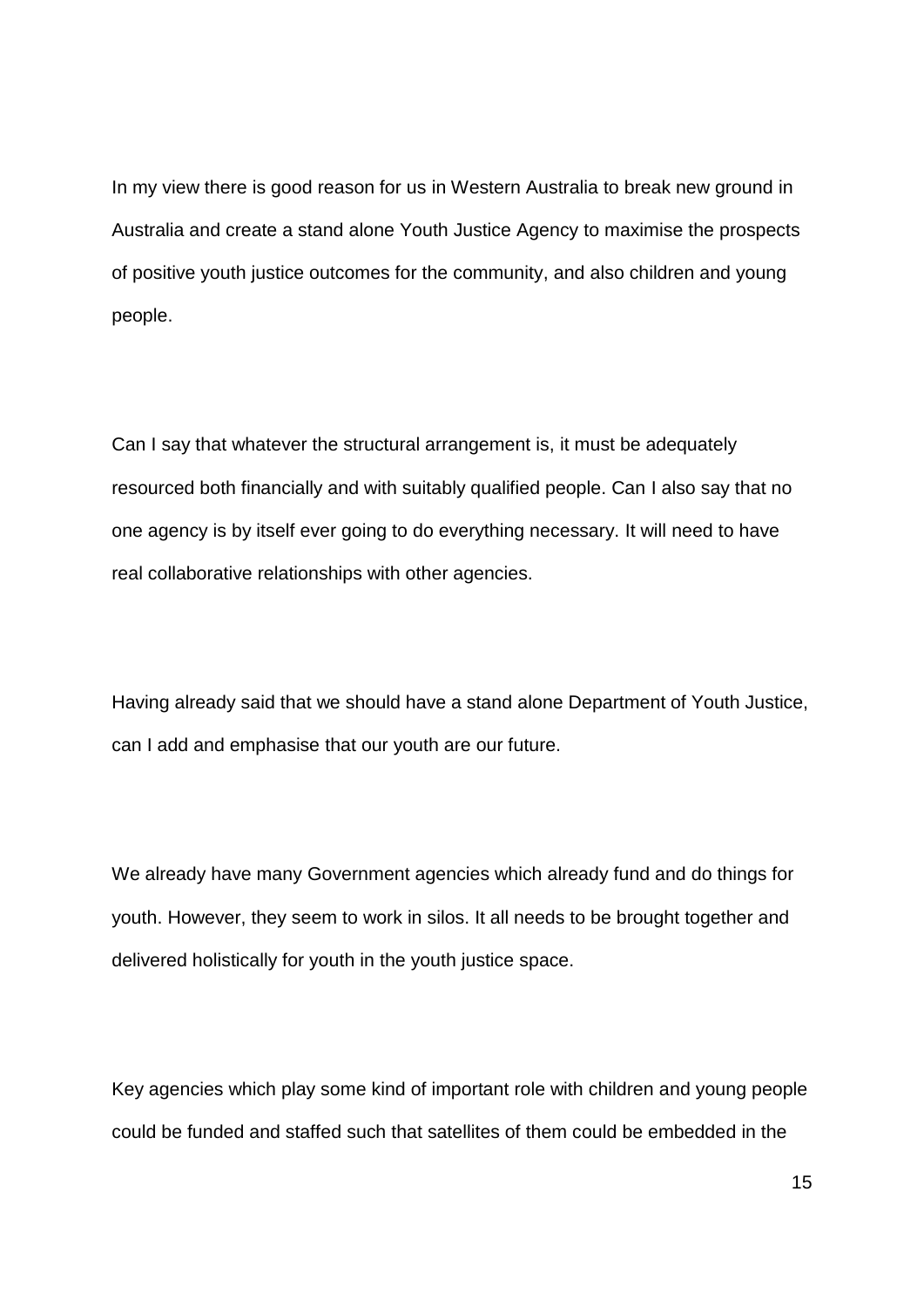Department of Youth Justice to deliver services to youth in a coordinated way. It is critical that all agencies are held to be accountable. It is also critical that these satellites of the key relevant agencies within the Department of Youth Justice have a positive and innovative working relationship with the Youth Justice Agency and share the ultimate objectives of youth justice.

In other words, there is a corralling of satellites of other key agencies within the Youth Justice Agency to result in holistic service delivery to youth to achieve the objectives of youth justice. The Department of Youth Justice would form close partnerships with other relevant agencies which did not have satellites embedded within it.

So other key agencies such as Education, Health, Mental Health, Disabilities, Community, Aboriginal Affairs, Sport and Recreation, DCPFS and Housing should have a position within the Youth Justice Agency. Each agency involved in this structure should have key performance indicators directly related to the Youth Justice Agency and to youth justice outcomes. For example Education should provide alternative educational programs as well as schooling and work with the other satellite agencies within Youth Justice to get the children and young people to the programs.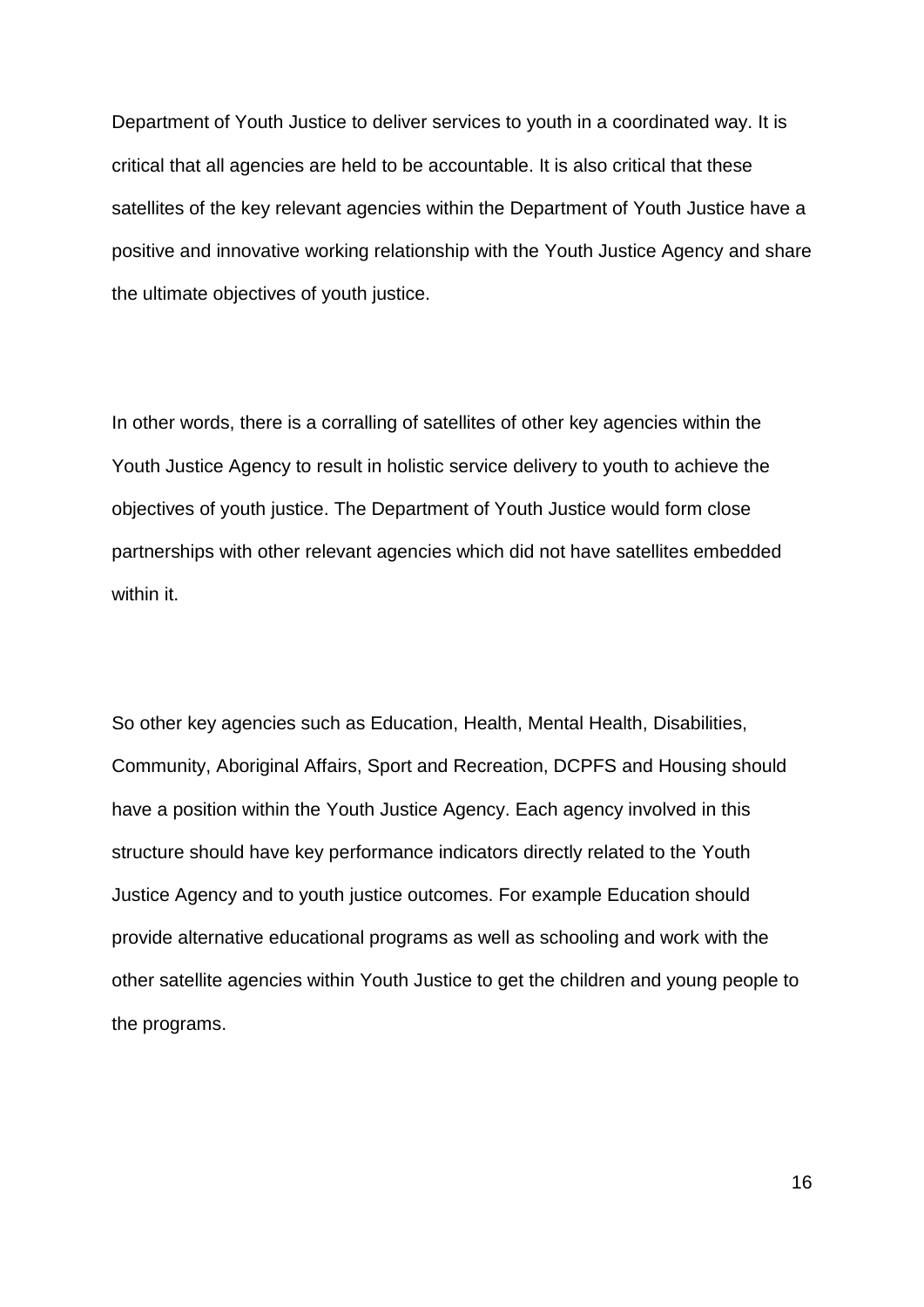This proposed structure is essentially based on an emergency management framework. It identifies the objectives, the issues, and brings the relevant agencies together. In relation to any one particular issue the lead agency could be determined by way of agreement amongst the agencies on a project by project and case by case basis.

Finally, I wish to comment on the need for accountability of the Youth Justice Agency and the satellite agencies within it. I am not sure and I am not an expert in this area to decide whether accountability should be monitored and enforced by the Department of Premier and Cabinet, the Public Service Commissioner, or a subcommittee of ministers. But there should be accountability for the relevant agencies to do their respective bit to satisfy the ultimate objectives of youth justice. The answer to accountability may be found in the use of the Aboriginal Affairs Coordinating Committee with a minister chairing it, or when a minister is not available, then at least an officer of Premier and Cabinet doing so. In addition to that, the Aboriginal Affairs Coordinating Committee could return to having Chief Operating Officers attached to it who go out into the field with the imprimatur of the Aboriginal Affairs Coordinating Committee and make sure that all of the other agencies are working collaboratively together in various locations to achieve the youth justice outcomes.

If the Youth Justice Agency worked on prevention and diversion for children aged from 10 to less than 18 years, then there would potentially be a gap in early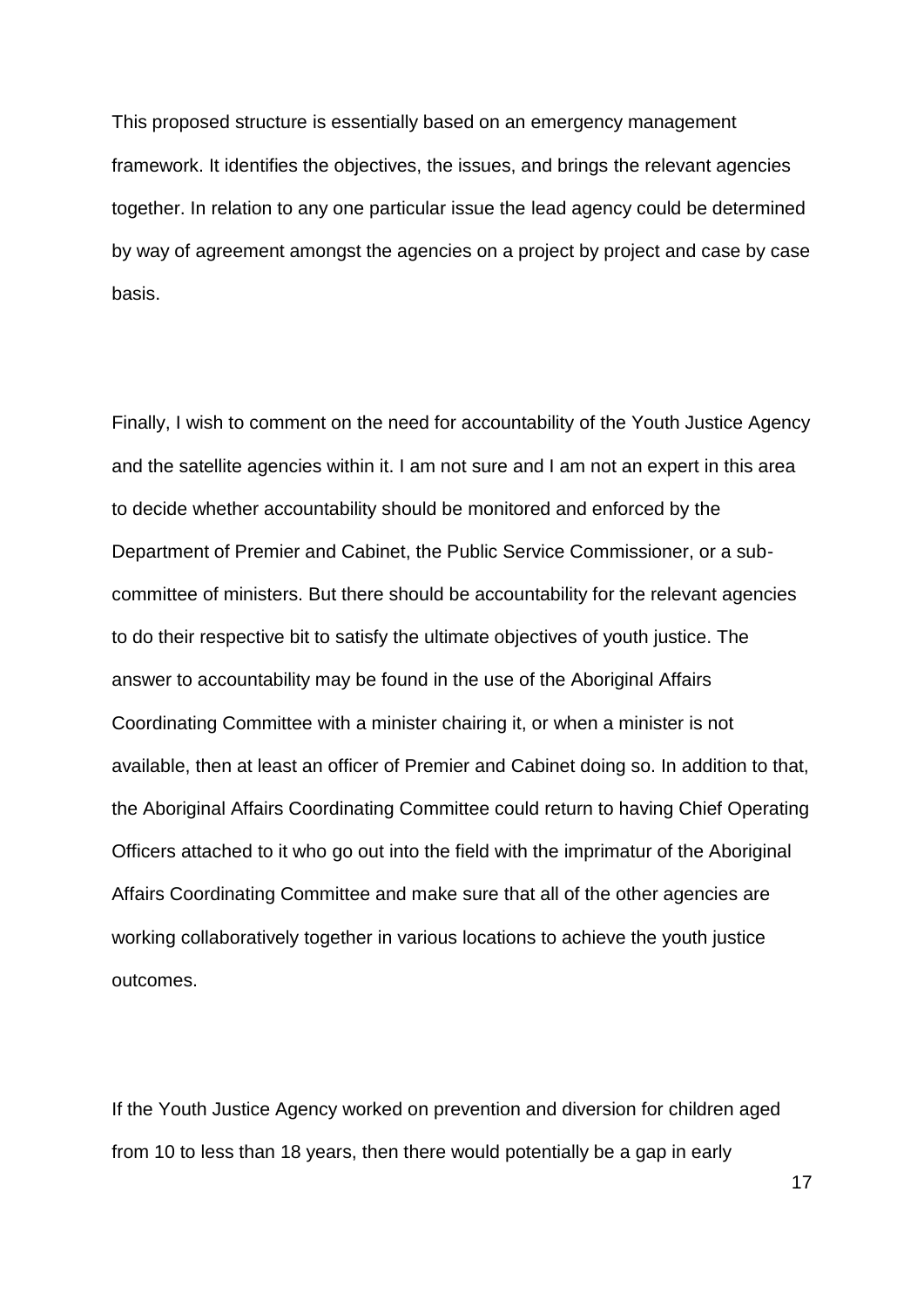intervention programs for children less than 10 years old. Actually I should say from in utero to less than 10 years old, having regard to FASD and neurocognitive issues.

In my view, early intervention is crucial. We should not be waiting until a young person reaches the age of criminal responsibility, 10 years of age, before we engage prevention strategies. Early intervention is essential to reduce the number of young people entering the youth justice space.

I am aware that DCPFS does have some early intervention strategies. While rehabilitation of children and young people is not core business of DCPFS, care and support of children and young people is. In my view early intervention for children less than 10 years of age should be clearly identified as a service and function of DCPFS.

I am not in a position to now engage in any cost benefit analysis of the creation of a successful stand alone Youth Justice Agency. That said, there is no doubt a lot of duplicity of expenses and inefficiencies across the broad range of agencies. The cost savings following on from a reduction of youth crime would not only financially benefit the Youth Justice Agency itself, but would also ripple across many agencies including, the Courts, the Police, Legal Aid, ALS and DCPFS.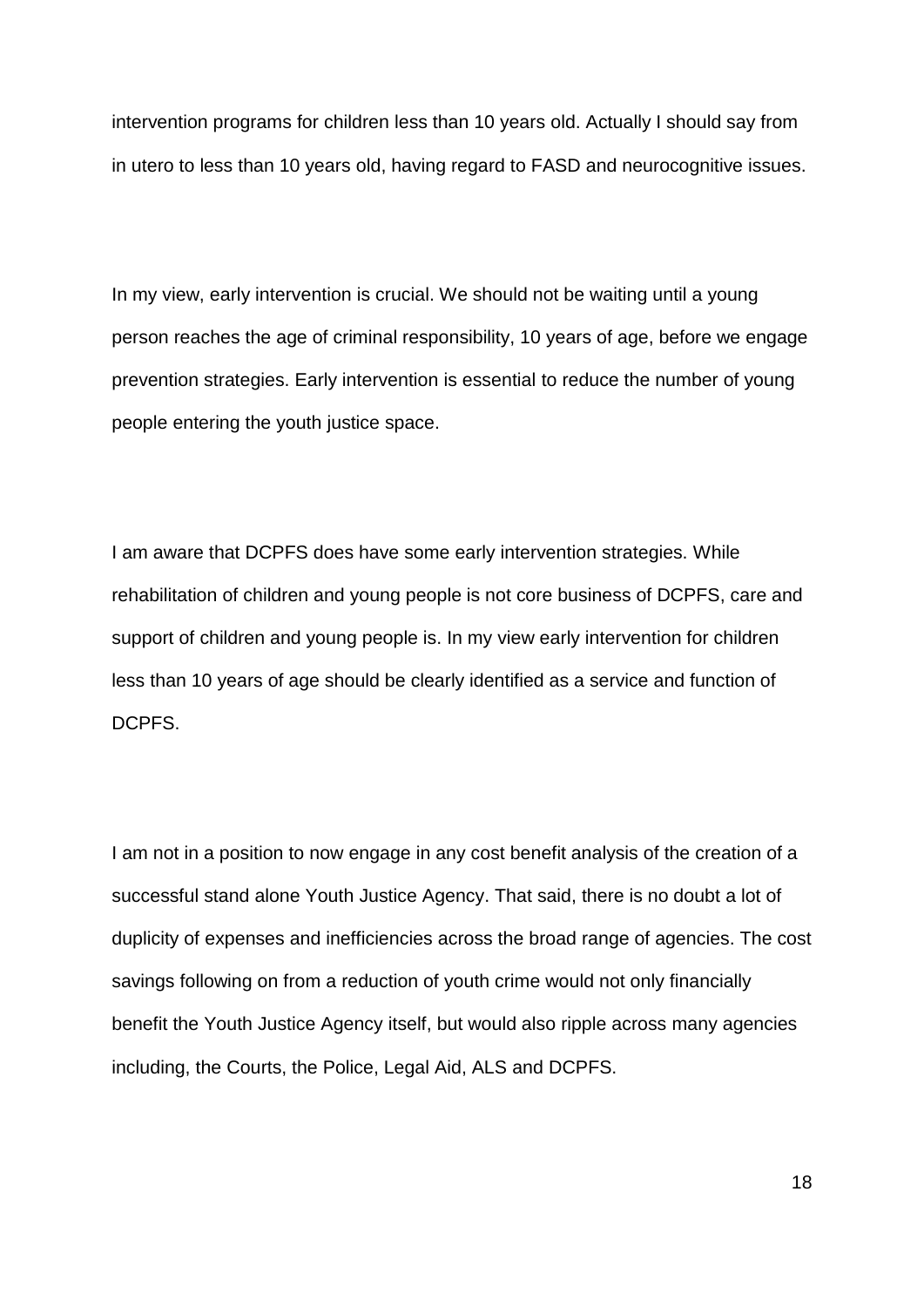On the matter of potential cost savings to the State, can I briefly comment on the broader picture of expenditure by Government agencies on aboriginal affairs. Back in 2011, the Indigenous Implementation Board, chaired by Lieutenant General John Sanderson, delivered its final report to Parliament. It contained an analysis of State Government spending. At that time taxpayers of the State were spending two billion dollars each year to pay for health, justice, education and housing programs for aboriginal people. That amount at that time represented about 10% of the State budget being spent on about 3% of the population. Policing, courts, prisons and child protection accounted for 40% of the 2 billion dollars, health 20% and education and training 22%. There was very little spent on community development and economic participation. Despite that massive amount of expenditure the circumstances of aboriginal people were not noticeably improving.

I would be surprised if the position has improved very much, if at all. It could have got worse. My point is that if the social justice argument does not sway a decision that there is a need for change, then particularly given the current economic environment, the economic argument surely would. Against that background, I again make the point, that if structured properly and with the necessary inter-agency partnerships in place, a stand alone Youth Justice Agency would deliver significant social and economic benefits to the State.

I now turn to comment on programs for children and young people.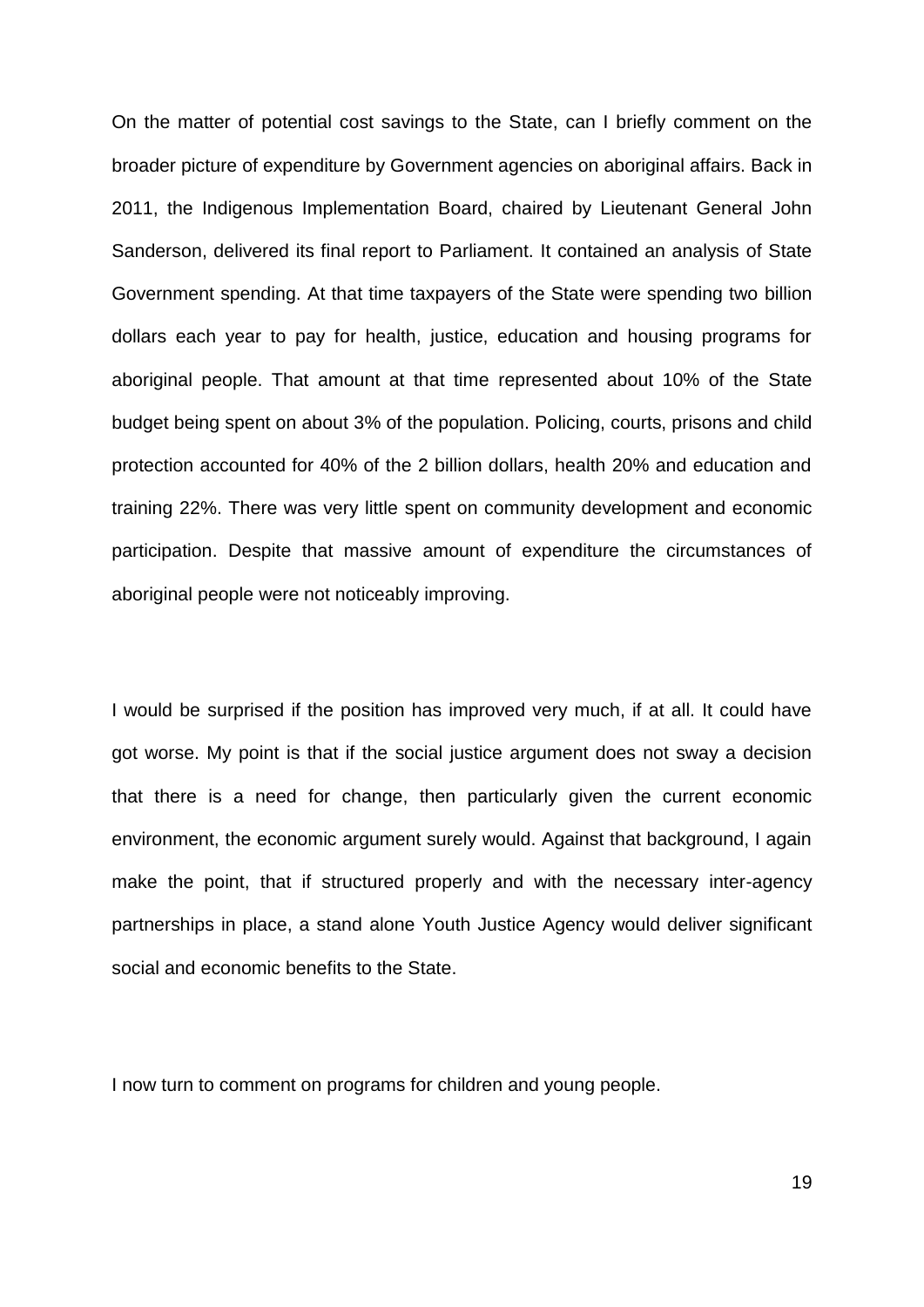I would favour a model for the Youth Justice Agency which partnered with not-forprofit organisations to deliver a large range of services. Such organisations are usually very nimble, responsive, localised and close to the ground. It is desirable that the Youth Justice Agency delivers some services so that it has a position in and so some first hand knowledge of what is happening in the Youth Justice service space. I am a proponent of the view that primarily services should be outsourced.

The coordination of services should be overseen by the Youth Justice Agency but the day to day management decisions be left with the service organisations. Of course, there should be reviews on whether services are satisfying youth justice outcomes.

I am also a proponent of the view that organisations should not set out to try and provide all services to all children and young people. Different organisations will have different strengths. Organisations should partner with each other. Obviously there is a limit to how many service providers a young person should be linked up with. It is not desirable for young people to have to go to too many places and it is also not desirable for young people to have too many people to be answerable to. There needs to be consistency in service arrangements and personnel to enable positive and trusting relationships to develop between a young person and the person delivering the service.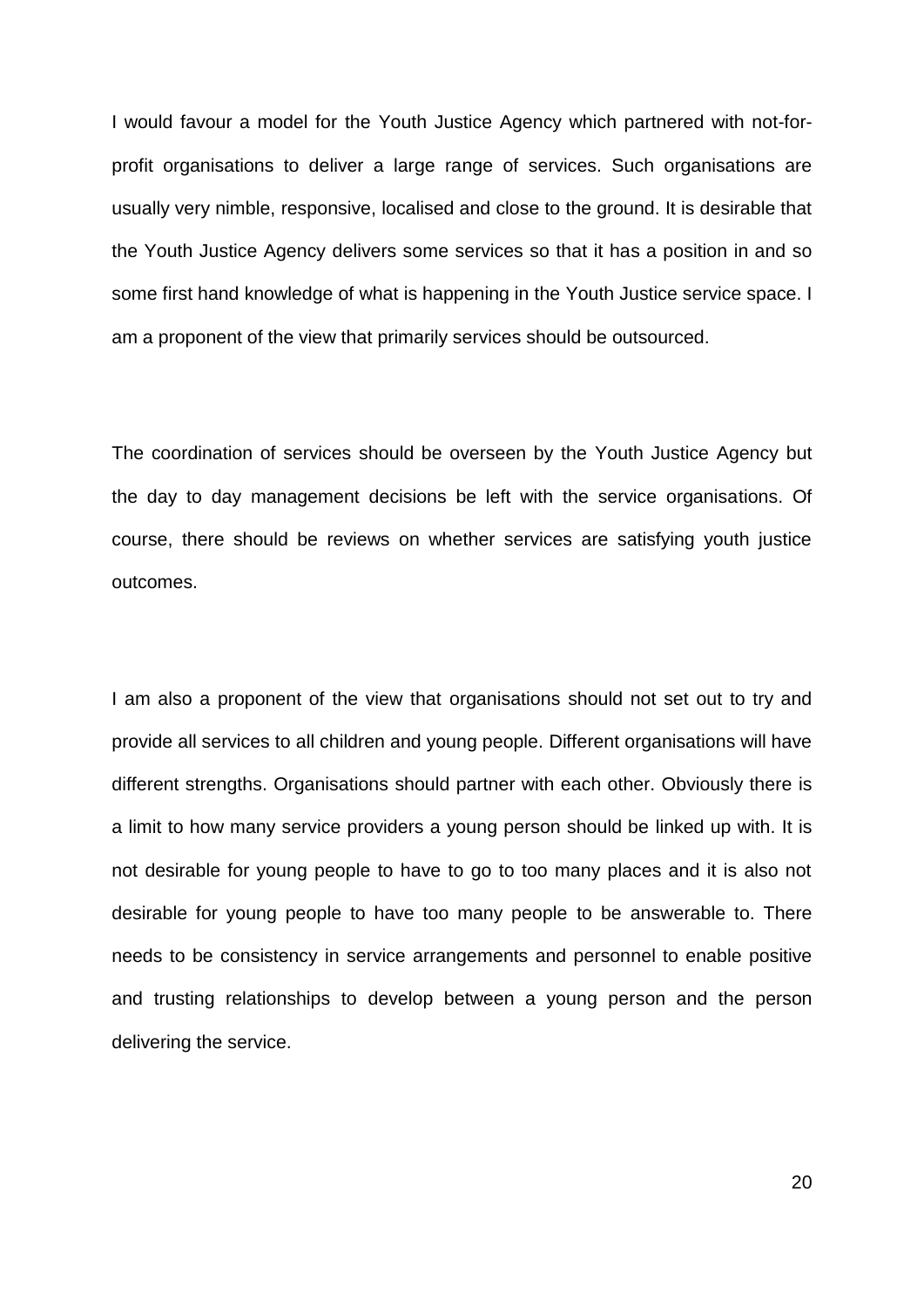Funding arrangements should be such that partnerships of organisations are encouraged and that the youth justice environment is one in which service organisations are encouraged to work, talk and share information with each other to improve the overall strength of the sector and the quality of the services delivered to children and young people.

I wish to set out the features of young offenders as based on my experience on the Court. In nearly all cases the young offender has a multiple number of them. In no particular order of priority, they are as follows:

- Parental separation, often when the child is very young.
- Father has a history of being imprisoned.
- The mother may also have been imprisoned from time to time, although not to the same extent as the father.
- They experience one or more step parents, or one of their parents, usually the mother, has had another partner or over time has had a multiple number of partners.
- History of direct and indirect exposure to serious domestic violence and substance abuse.
- Has been cared for by an aunty and /or a grandmother.
- Exposure to the death of a caregiver or family member or members, giving rise to significant grief. This is particularly so when the deceased was the one person who cared for and loved the young person.
- Unstable accommodation, homelessness, and transience.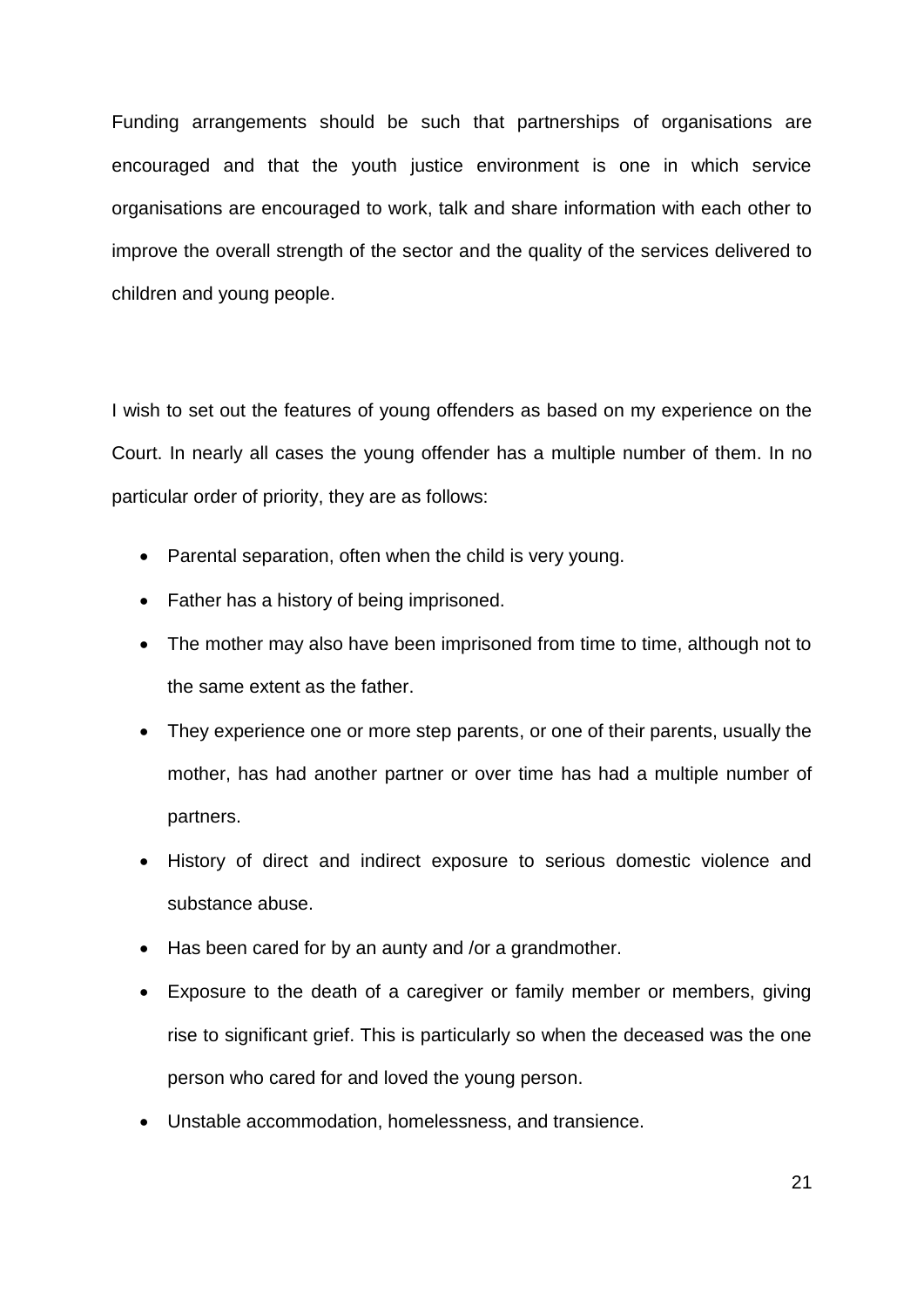- Neglect, abuse and abandonment by a parent(s), or extended family.
- Poor school attendance at all levels.
- Abuse of alcohol and cannabis, and now an increasing use of meth.
- Associations with negative peers with similar histories, usually as a means of looking for belonging and acceptance.
- No engagement in sporting or recreational activities.
- No or very little cultural knowledge or sense of self identity.
- Some level of cognitive impairment, and potentially FASD.
- Depression, anxiety, and low mood.

The obvious conclusion to draw from all of those features is that young offenders live in a world with layers of crises. It must never be forgotten that they are children. Finding resilience is hard enough in the face of a crisis against a background of stability and support. However, when there are layers of crises and no foundation of stability and support at all, then resilience is impossible to find.

Young offenders are usually badly damaged, both emotionally and cognitively. They are themselves victims, and mostly through no fault of their own. In saying that, it in no way diminishes the trauma suffered by innocent victims as a result of their offending.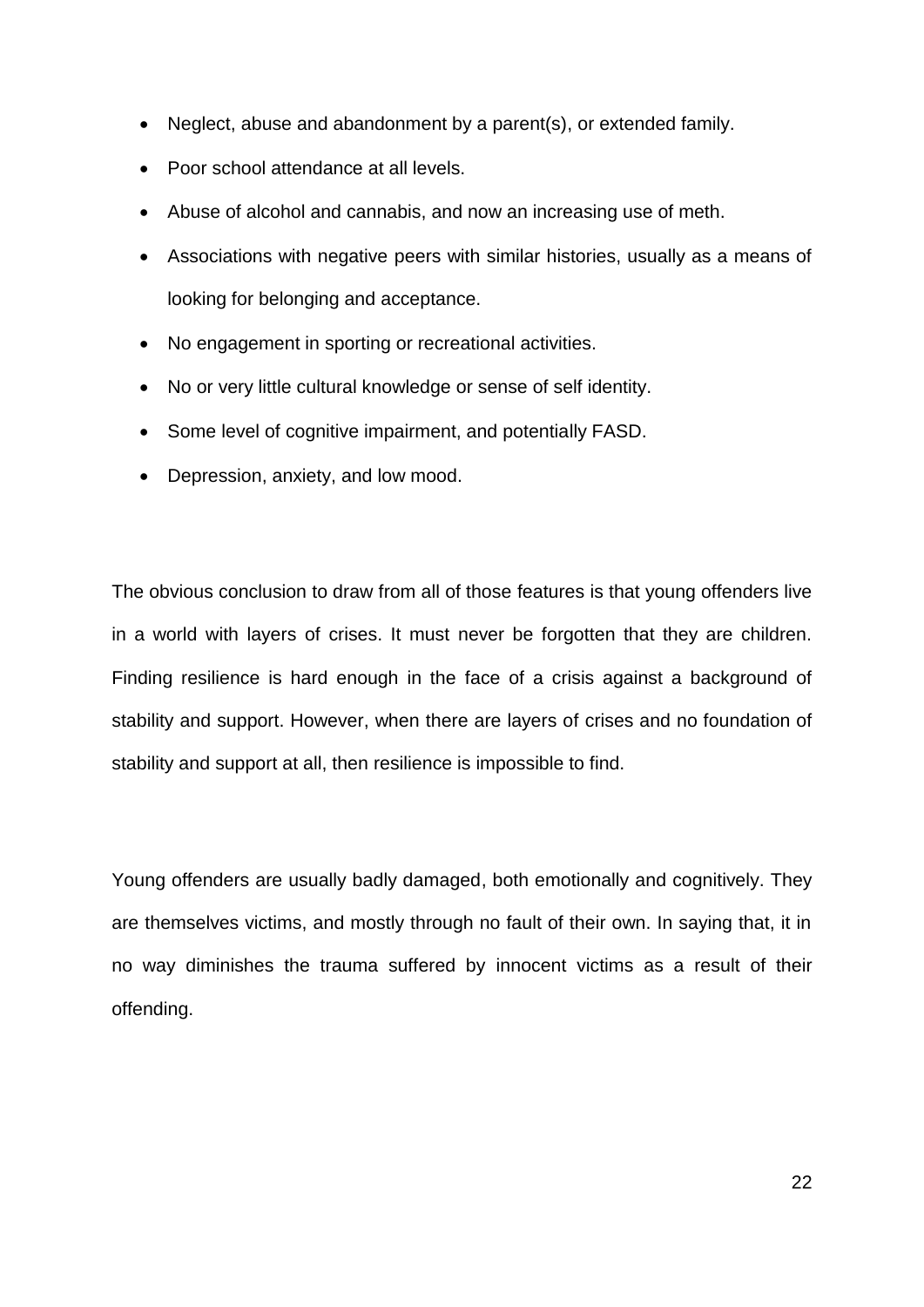Nelson Mandela once said, "The true test of the health of a society is how it treats its children.".

It is against a background of all of the seriousness of those features in the profiles of young offenders that I again advocate for the creation of a stand alone Youth Justice Agency.

Any combination of those features, and bearing in mind that they are children and therefore neurologically underdeveloped anyway, means that young offenders lack empathy and insight into their own behaviours and are very susceptible to negative peers and engaging in anti-social behaviour. That spells danger and renders them very vulnerable to commit serious criminal offences. That of course renders the community less safe.

If left unchecked, and if you work on the basis that young offenders may well have about four children who each in turn may well have about 4 children, then potentially over the next two generations, i.e. about 30 years, we will go from one to about sixteen. Therefore, there is the real potential for the problem to increase exponentially. That would create tsunami. We should of course do everything we can to avoid that. That is why we must get it right. There is no more time to lose. The seriousness of all of those underlying personal features and the likely consequences of having a combination of a multiple number of them, in my view supports the case for a stand alone Youth Justice Agency.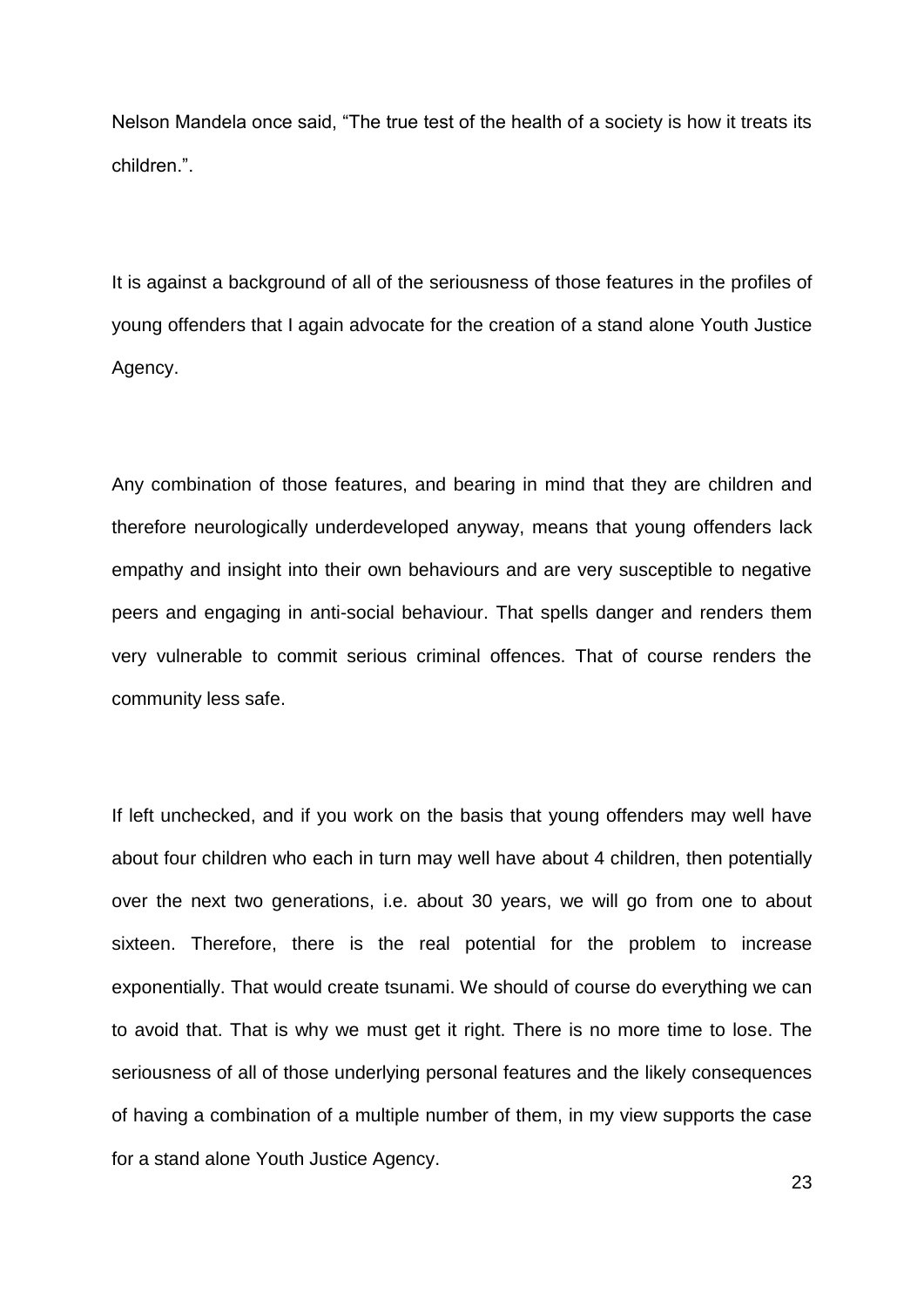There is no quick fix. The problems are so entrenched and complex that change will be generational. But we need to make the change now so that down the track we can look back and point to when things started to improve.

So we need programs and interventions to address the underlying causes that I have just mentioned. They are the issues that service providers will need to address.

It should not be thought that young offenders who have committed serious offences and who have complex personal circumstances, cannot be rehabilitated. Some time ago I sentenced a 17 year old young offender to a lengthy term of immediate detention for a serious aggravated armed robbery and stealing a motor vehicle. When in detention, she completed a barista course. I visited her at BHDC and she made me a coffee and served it with a piece of cake that she had made. After her release, I attended her workplace where she was the shift supervisor and she served me and my staff a coffee and settled our payment at the cashier desk. She told me disapprovingly that some people would drink their coffee and leave without paying.

The moral of that story is that we should never give up on a young person.

In my view there are some key components to good programs. They are as follows: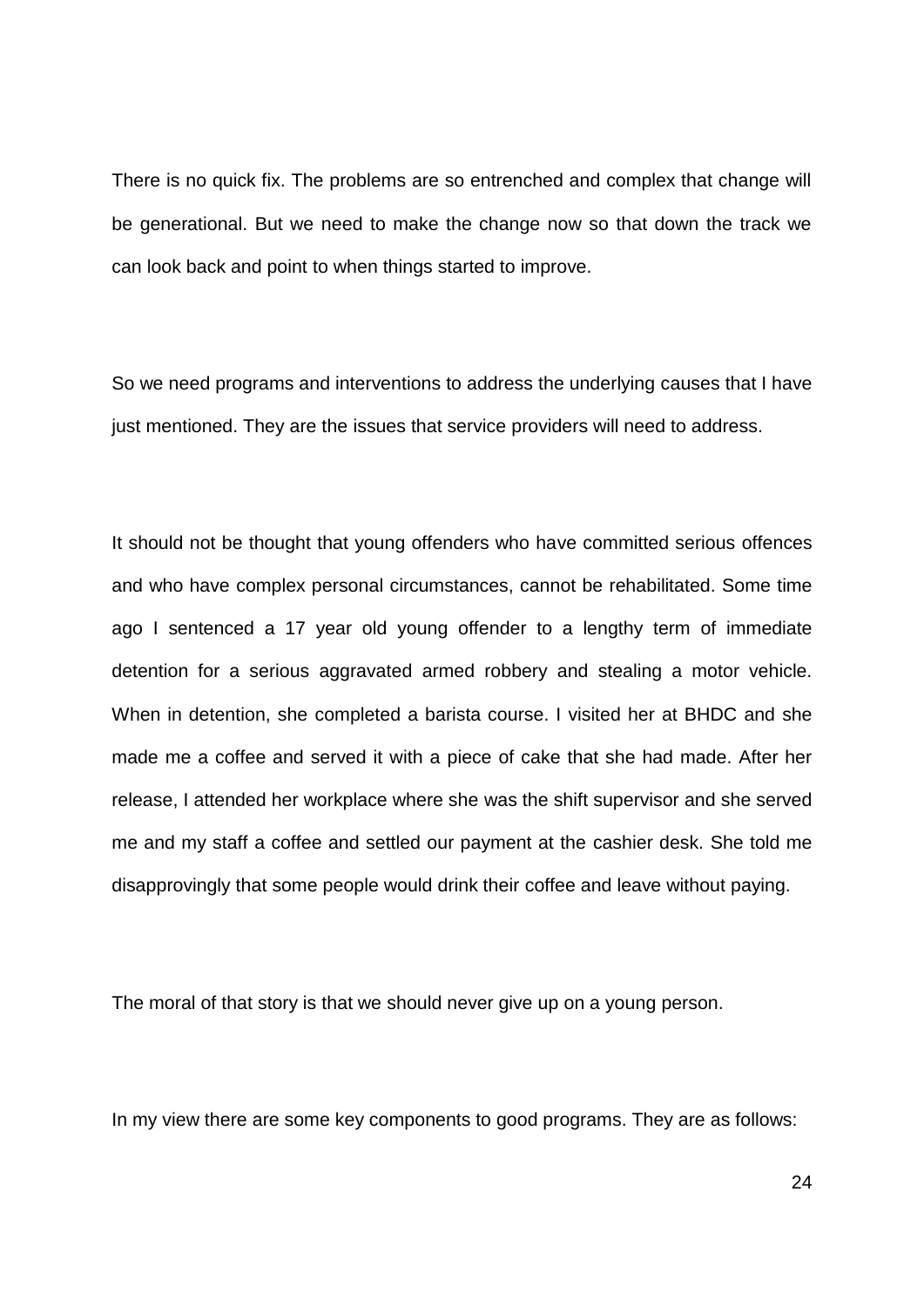- Before anything can really work, the young person must have a sense of his or her own identity as a foundation.
- For aboriginal children especially, that means knowledge of culture, family and country.
- There must be a strong relationship between the young person and the service provider. Trust is crucial.
- There needs to be boundaries and consequences as well as rewards.
- Programs need to have a practical and life-skills component and provide structure to the day.
- Programs need to have goals and depending on age, equip the young person to engage in economic participation in the community.
- There needs to be a positive future which is clear to the young person.
- Because of the entrenched and complex issues, programmatic support needs to extend well beyond the expiration date of court orders.

So there are 3 essential ingredients in all of that. They are:

- 1. Building self-identity, and
- 2. Capacity building, and
- 3. Creating a future pathway.

I have referred to aboriginal children and young people. As at today, there are 102 aboriginal children and young people in detention at BHDC. There are 97 males and 5 females. In total, they represent 64.1% of the total population of 159 at BHDC.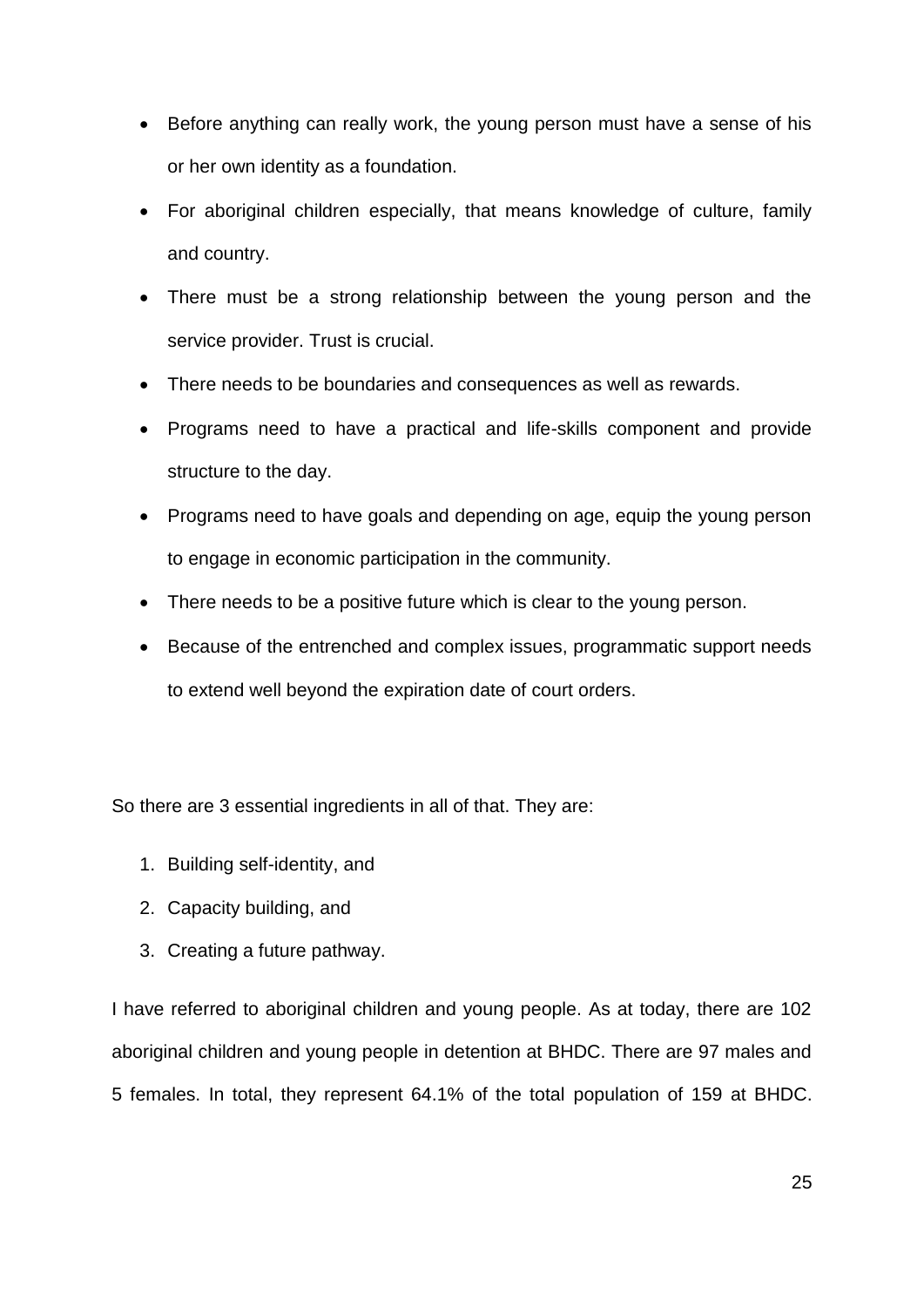That is actually lower than is historically the case. It has usually been in the order of about 75% to 80%.

There is a real need to include aboriginal people and aboriginal organisations in the youth justice space.

Can I add that there is also a real need to include aboriginal people in the child protection space.

I know that there is an aboriginal person in the audience tonight who works in the field of providing information on kinship connections. I hope that Government agencies utilise her knowledge and expertise. Government agencies should also meaningfully employ more aboriginal people including in executive positions.

Cultural camps are an excellent way for young aboriginal children to learn their culture and discover themselves. Elder Noel Nannup does great work in that area. The Live Works Program model is excellent for capacity building and creating future pathways. Art, music, dance and language programs are also good for cultural learning and building a sense of self identity.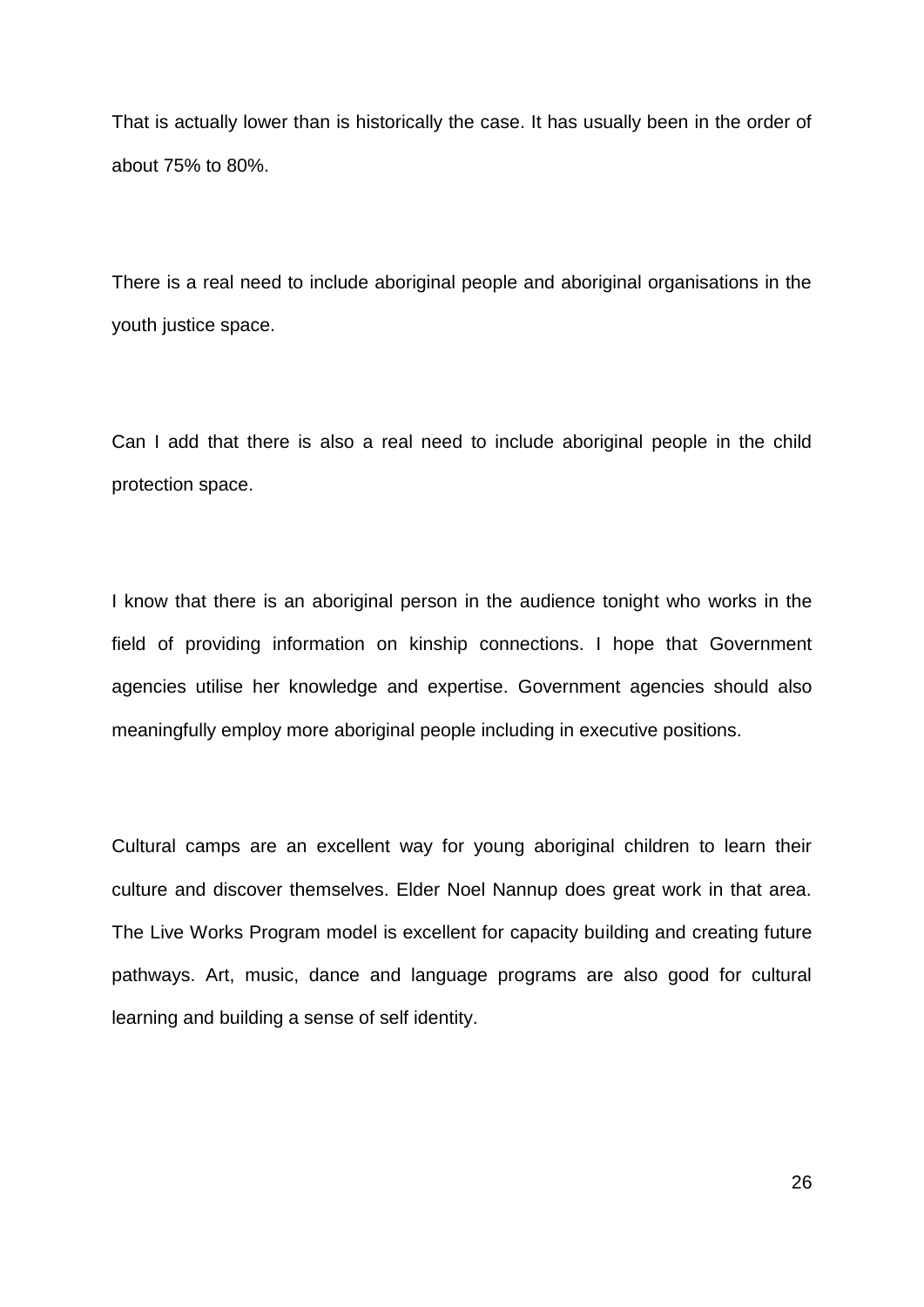To maximise the benefits of programmatic supports for young people, there also needs to be parallel programmatic supports for parents, family and community. There are many cases that I see where the home environment is simply not safe and conducive to the well-being of the young person, such that some alternative accommodation arrangements should be made to maximise the young person's prospects. In such cases parents and family need to be supported, and where it is in the best interests of the young person contact with family should be arranged.

I am pleased to have observed that the Department for Housing and a local government authority in Perth have made houses available for young people on programs to reside in on the basis that the young people were participating in programs which provided services to the Department or the authority. That is an excellent model and I encourage more of it. It reflects a proper community response.

The Court is always looking for programs which deal with the underlying issues that the young offenders present with. They should be included in action plans in presentence reports so that participation in them can be included in the orders of the Court, whether they be bail orders or sentence orders.

27 I note that my presentation is headed "*Options Other Than Incarceration for Youth in the Justice System"*. At the outset of my presentation I made some comments about BHDC before moving on to comment on structure and programs. I now wish to make some further comments on BHDC, because I do not want the heading of my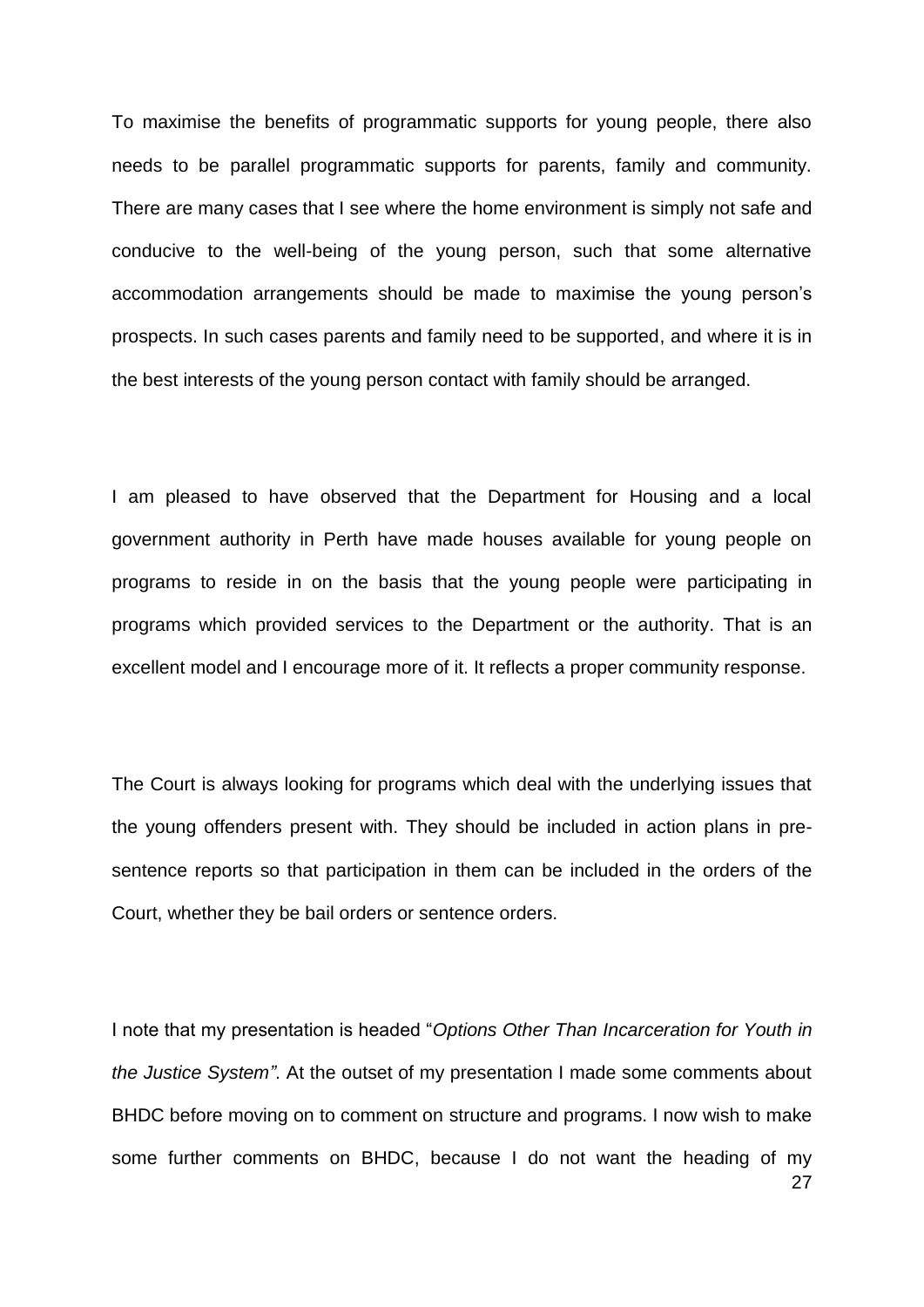presentation to mislead people into thinking that I think, or that they should think, that once detention has been imposed then we can forget about trying to rehabilitate and reintegrate young people back into the community. Indeed far from it.

One response to the riot in January 2013 was to harden the BHDC estate. That was done by building new fences, the addition of razor wire, and fixing grills over windows. It was done to supposedly improve security and staff safety. It has arguably contributed to compromising both of those things, and particularly so when it was not off-set by implementing enough practices to build good relationships between staff and young detainees.

What I regard as excessive lockdowns in combination with the hardening of the BHDC estate likely instils in the minds of young detainees a sense that they are regarded as criminals in a prison and that the community has given up on them. Young detainees should be given a sense that they are cared about by the community and that they are in BHDC to be rehabilitated and supported for their return into the community.

Prior to October 2012, BHDC was essentially used to detain sentenced young people and as previously mentioned Rangeview was essentially used to detain young people on remand. From October 2012, BHDC has been used to detain all sentenced and remanded young people from across the whole State.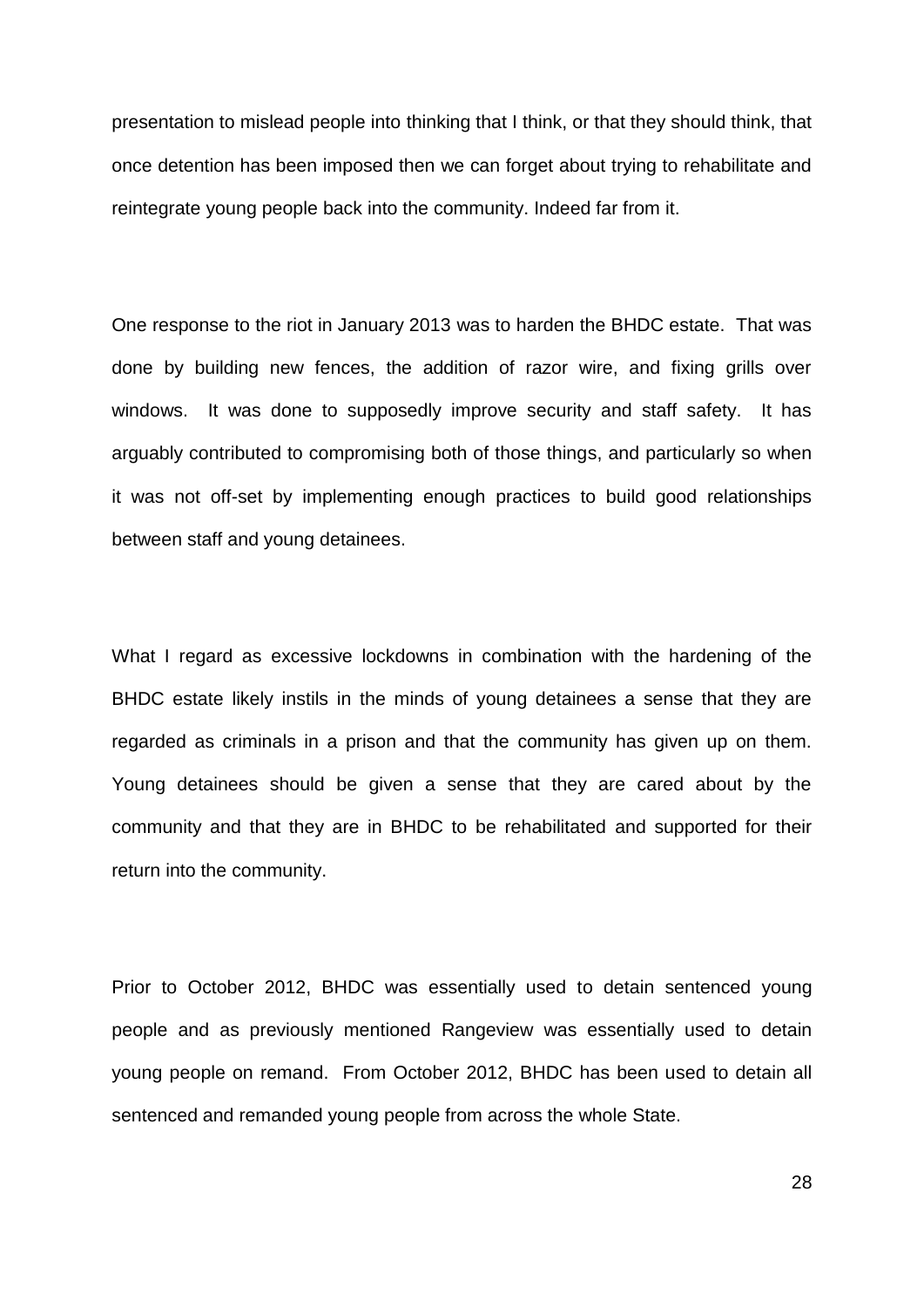The closure of Rangeview as a youth justice facility and merging the remand population of Rangeview with the sentenced population of BHDC at BHDC was a massive mistake and no amount of tinkering or finessing will make it good.

The Inspector of Custodial Services, Professor Neil Morgan, is of the view that BHDC would make a good adult women's prison. I support that view being favourably considered. If it was accepted, then it would mean that we could move on and design and construct proper facilities for children and young people.

Having the one detention facility in Western Australia for both males and females, and for both sentenced and remand detainees, and for all ages from 10 years to 18/19 years of age is unmanageable and will never enable proper compliance with the objectives and principles of youth justice and achieve the outcomes expected of such a facility.

Girls and young women need to be located separate to boys and young men. At present at BHDC, the girls and young women are suffering collateral damage as a result of management decisions made in relation to the boys and young men.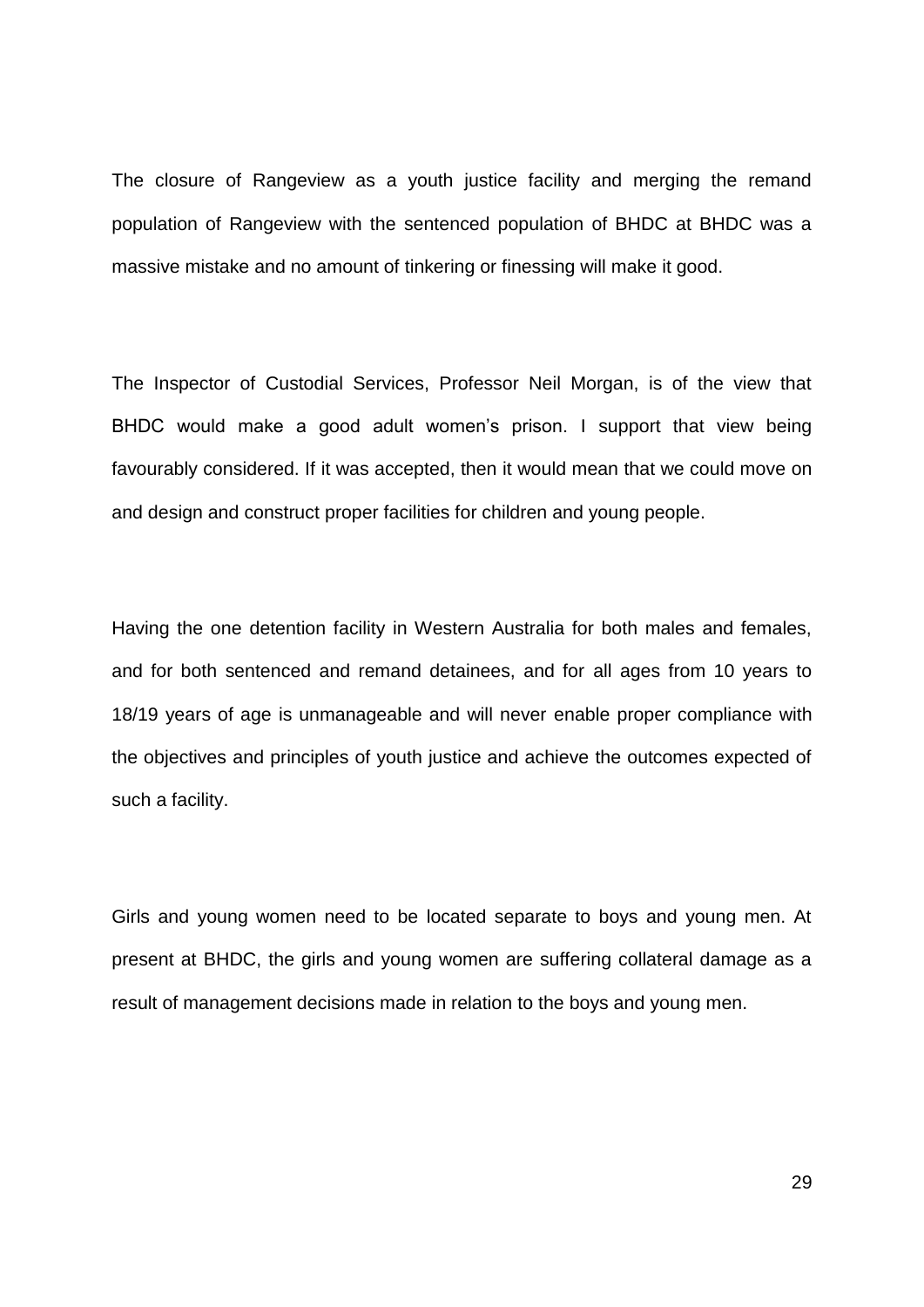In my view there needs to be at least two smaller facilities in Perth. The distinction between the two should be based on age. One facility would be for 10 to 15 year olds and the other for 16 to 18 year olds and older.

The accommodation in such facilities should be designed like group housing with provision for some higher security accommodation.

Staff working at such facilities should be properly trained and have a culture underpinned by the objectives and principles for dealing with children and young people as set out in the Y O Act. The culture of the facility should be one of rehabilitation. The development of positive relationships between the staff and the young detainees is essential. There should be a proper rewards system for young people. Behavioural management regimes should be based on therapeutic models with proper regard for the neurocognitive issues of the individual young person concerned. There needs to be a wide range of programs available for the young people.

In addition to the facilities in Perth, there should also be detention facilities in regional areas of the State. This would enable young offenders to be closer to country, family and their local community, into which they would be reintegrated. In my view it is highly desirable for Royalties for Regions money to be used to capacity build communities and families as well as build physical structures.